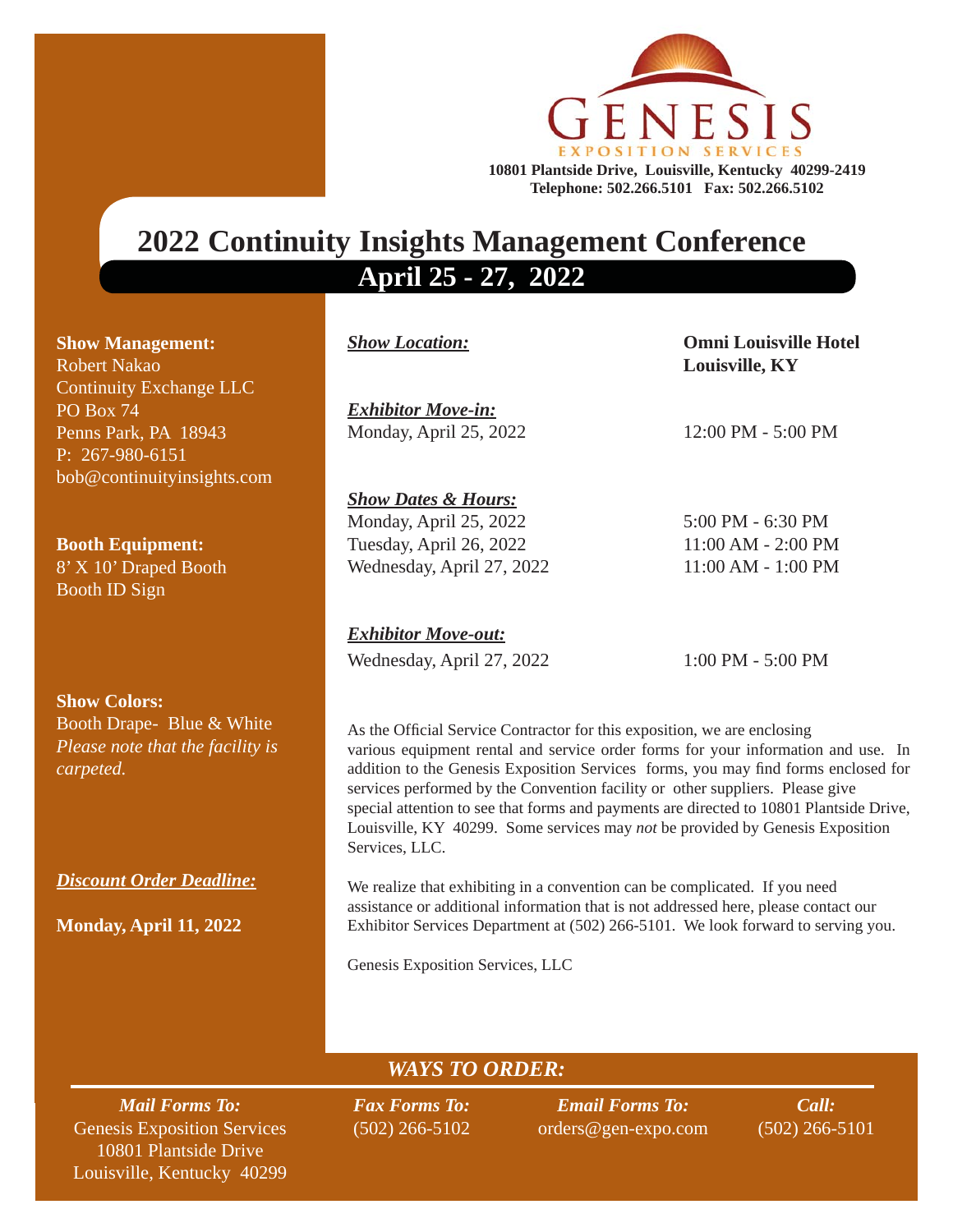**Remit to:**

**1**

**10801 Plantside Drive, Louisville, Kentucky 40299-2419 Telephone: 502.266.5101 Fax: 502.266.5102**

**Email: orders@gen-expo.com**

*Exhibiting Company Information:*

## **CIMC #2462-22**

## **Payment Authorization Form**

THIS FORM MUST BE COMPLETED & RECEIVED WITH YOUR ORDER AND PAYMENT BY **DEADLINE DATE**

## *Discount Deadline Date: Monday, April 11, 2022*

## *Third Party Billing:*

|            | (Please note that the Exhibiting company is ultimately responsible for all charges)                                                                                                                                            |
|------------|--------------------------------------------------------------------------------------------------------------------------------------------------------------------------------------------------------------------------------|
|            |                                                                                                                                                                                                                                |
|            |                                                                                                                                                                                                                                |
|            |                                                                                                                                                                                                                                |
|            |                                                                                                                                                                                                                                |
|            | Fax and the state of the state of the state of the state of the state of the state of the state of the state of the state of the state of the state of the state of the state of the state of the state of the state of the st |
|            |                                                                                                                                                                                                                                |
| Print Name | Print Name                                                                                                                                                                                                                     |
|            | Signature                                                                                                                                                                                                                      |

The exhibiting firm is primarily responsible for the payment of charges. In the event you have arranged for an exhibit house or other party to handle your display and the payment for all services, we will agree to this thi if they supply the appropriate credit card information below. Advance payment in full must accompany order including estimated labor and drayage charges. Additionally, both exhibiting company and third party representative primarily responsible for payment of charges. In the event the named third party fails to pay; all charges will be paid by the exhibiting company on demand.

#### *Order Summary:* **2**

| <i>RENTALS:</i> | Rental Displays & Accessories Order Form (3 total pages w/brochure)  | Subtotal \$ |
|-----------------|----------------------------------------------------------------------|-------------|
|                 | Furniture & Accessories Rental Order Form (3 total pages w/brochure) | Subtotal \$ |
|                 | Carpet Rental Order Form (2 total pages w/ brochure)                 | Subtotal \$ |
|                 | <b>Custom Graphics Order Form</b>                                    | Subtotal \$ |
|                 | Floral Rental Order Form (2 total pages w/brochure)                  | Subtotal \$ |
|                 |                                                                      |             |

|                  |                                                                                 | <b>Taxable Total \$</b>         |  |
|------------------|---------------------------------------------------------------------------------|---------------------------------|--|
|                  |                                                                                 | Add KY State Sales Tax at 6% \$ |  |
|                  |                                                                                 |                                 |  |
| <i>SERVICES:</i> | Cleaning Service Order Form (Not taxable)                                       | Total \$                        |  |
|                  | Install / Dismantle Display Labor Order Form (Pay Estimated Cost - Not taxable) | Total \$                        |  |
|                  | Additional Labor Request Order Form (Pay Estimated Cost - Not taxable)          | Total \$                        |  |
|                  | Material Handling Order Form (2 total pages, Pay Estimated Cost - Not taxable)  |                                 |  |

**Order Grand Total \$**

**3**

## *Payment Policy, Authorization & Terms:*

PAYMENT POLICY: Advance charges may be paid by company check but credit card information is required for hassle-free ordering of additional services on-site. All outstanding balances will be charged to your credit card. At the conclusion of the show a complete invoice will be prepared and sent to you reflecting all charges and payments. No credit will be given after close of event on items or services ordered but not received Any issues you may have with any equipment or services ordered need to be addressed on-site at the Genesis Exposition Services exhibitor services center prior to show closing. No checks drawn on a foreign bank will be accepted, nor will checks marked "Payable in U.S. Funds". Please issue on a U.S. Bank or a U.S. Money Order or American Express International Money Order. We will also accept Visa, Mastercard and American **Express charges for orders under \$10,000.00. For orders over \$10,000.00, we request that payment be made via company check or bank transfer. If you must pay for an order over \$10,000.00 via credit card, a 3% (Visa or Mastercard) to 3.5% (American Express) convenience fee will be applied to your order for processing.** Please indicate the appropriate charge account number and sign below. By providing your credit card #, you are authorizing Genesis to charge your card for all outstanding balances. A \$20.00 declined charge fee will be added to your account for any attempted credit card processings that are declined. If any checks ar returned for insufficient funds, a \$40.00 returned check fee will be added to your account. PAYMENT TERMS: We require 100% payment with order for service, tax, and anticipated freight. This form with your credit card information for payment of advance and show site orders must be forwarded to Genesis Exposition Services, LLC in order for us to provide any equipment or services. Full payment of rental charges must accompany your order forms and be received by our office before deadline to qualify for the discounted rates. ALL orders received after deadline (indicated on each form) will be charged at standard rates. A \$40.00 surcharge will be added to your account if any credit charges for services rendered are disputed by the cardholder and/or denied by the merchant. COLLECTION TERMS: Due upon receipt. Unpaid balance at the close of the show will accrue a service charge of .0575% per day, annual interest rate 21%. You will be responsible for all fees, including attorney's fees, connected with the collection of your accounts. By signing this form you are accepting the terms, conditions, and limits of liability as stated on various forms and agreements pertaining to services rendered by Genesis Exposition Services, LLC.

| Visa<br>Mastercard               | <b>American Express</b> | □ Check #                    | Amount S      | Date:                                                                  |
|----------------------------------|-------------------------|------------------------------|---------------|------------------------------------------------------------------------|
| $Card \#$                        |                         | <b>Expiration Date</b>       | Security Code | (3 digits on reverse side of card,<br>4 digits on front of AMEX only.) |
| Print Cardmember Name            |                         | <b>Card Holder Signature</b> |               |                                                                        |
| Print Cardmember Billing Address |                         |                              |               |                                                                        |
|                                  | <b>Street</b>           | City                         | State         | Zip                                                                    |

Please note: Incorrect or incomplete cardmember address information could result in the credit card being declined. All declined credit cards will result in a \$20.00 surcharge being added to your invoice.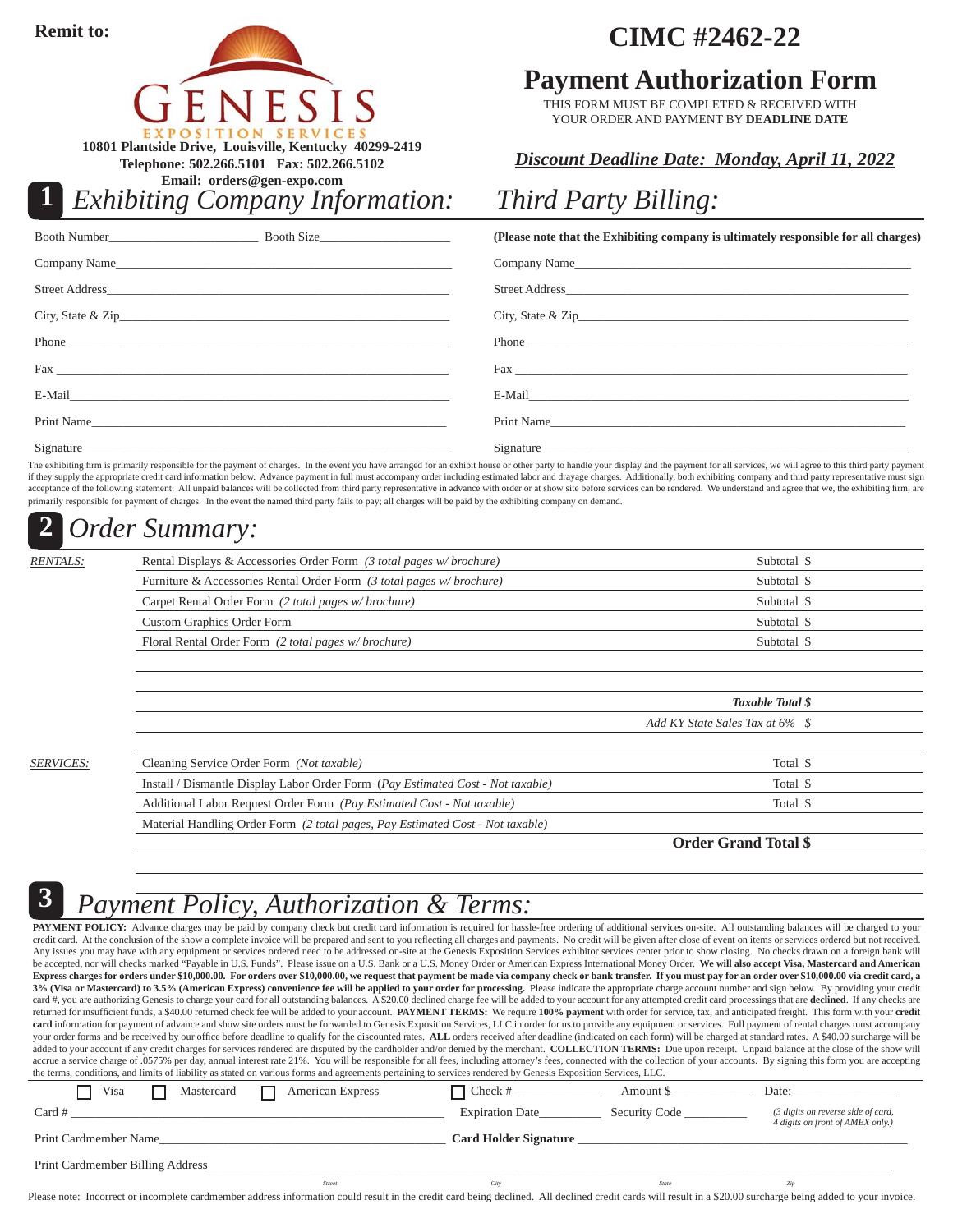#### Rental Displays



With several Genesis standard displays to choose from, selecting the size and configuration that meets your tradeshow needs is easy. Our modular exhibits are hassle-free because you pay no design fees, no shipping fees, and no repair or refurbishing fees. Plus, you may customize the panels and choose from a wide variety of accessories to create a unique exhibit that reinforces your brand and marketing efforts.

All packages include rental, delivery, installation, and dismantling. For other custom displays, hanging signs, or graphics, please call your Genesis Customer Service Representative at 502.266.5101.





#### 4012 - 20'x20' Island Display includes:

- three digitally printed header signs (117" x 12")
- 
- $\cdot$  four 1M x 12" deep shelves
- one curved counter
- two 1M counters
- ten arm lights (order electrical separately)
- one standard 20' x 20' carpet w/o padding



4010 - 10'x20' Curved Display includes:  $\boldsymbol{\cdot}$  one digitally printed header sign (117" x 12") • one 57-13/16" x 12" digitally printed header sign  $\cdot$  one 2M counter • six arm lights (order electrical separately)  $\cdot$  five 1M x 12" deep shelves

• one standard 10' x 20' carpet w/o padding

#### 10x10 Displays





4004 - 10' Backwall Display includes: one digitally printed header sign (117" x 12") • two arm lights (order electrical separately)  $\cdot$  one standard 10' x 10' carpet w/o padding



4006 - 10' Deluxe Display includes: one digitally printed header sign (117" x 12") • three arm lights (order electrical separately)  $\cdot$  five 1M x 12" deep shelves

 $\cdot$  one 1M counter

• one standard 10' x 10' carpet w/o padding





1002 - 8' Tabletop Display includes:  $\bullet$  one digitally printed header sign (77  $\text{\tiny{5/8}}$ " x 12") • three arm lights (order electrical separately)  $\cdot$  two 1M x 12" deep shelves • one 8' skirted table  $\cdot$  one standard 10' x 10' carpet w/o padding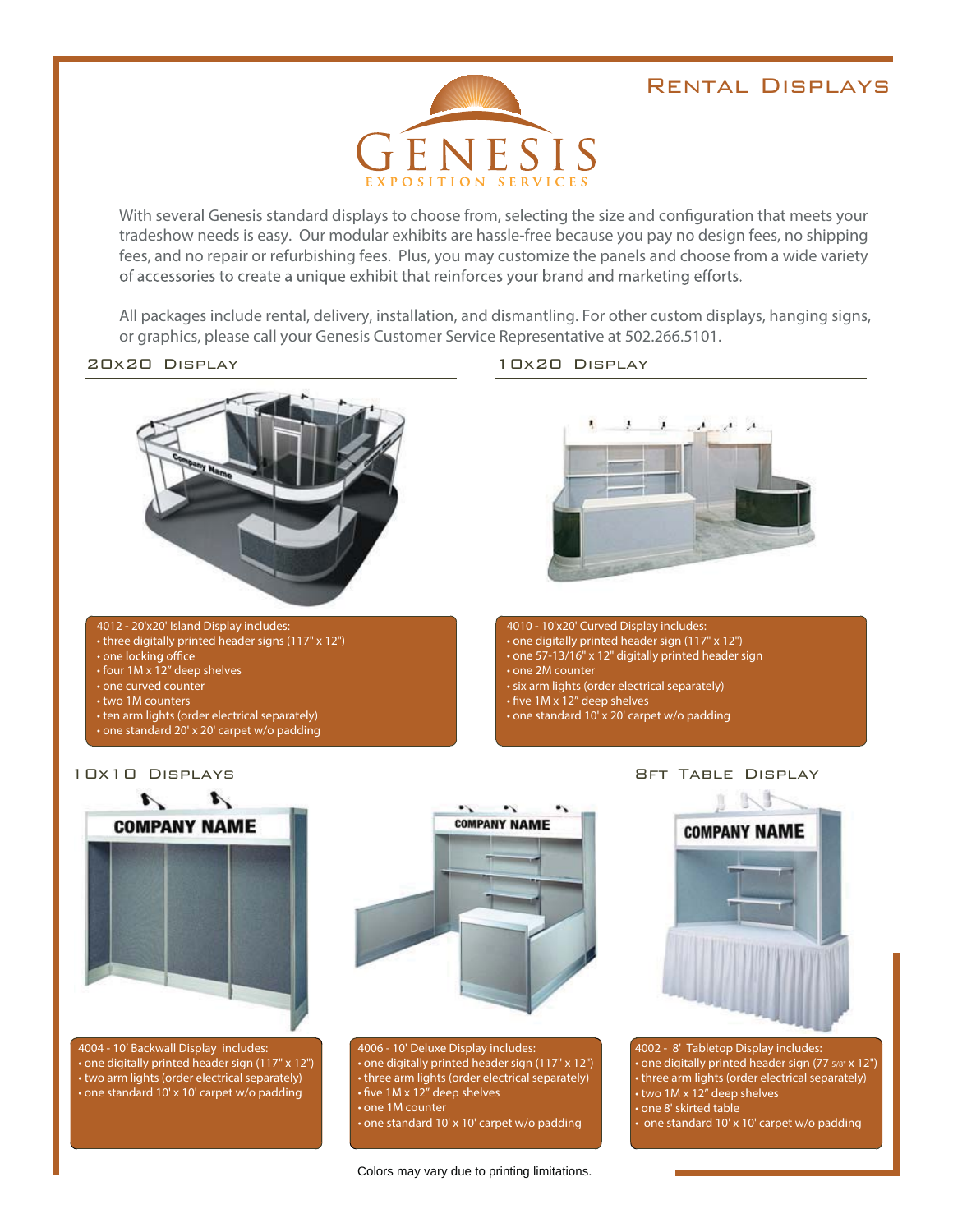## Rental Accessories ENESIS EXPOSITION SERVICES 1/2M x 1/2M Pedestal 4043 - 1M x 1/2M x 40" Cabinet 4044 - 2M x 1/2M x 40" Cabinet 4041 - 1M x 40" Curved Counter w/locking doors w/locking doors (available in 30", 36" or 40" ht.) (open back) 4094 - Slatwall Panel upgrade 4091 - Pegboard Panel upgrade 4031 - 1M x 8' Freestanding 4021 - 1M x 8' Room Wall Panel Panel (graphics sold separately) 1M x 8' 1M x 8' 4022 - 1M Locking Door Unit 4082 - Halogen Arm Light 4071 - Display Shelf, White 4078 - Slatwall Hook 4077 - Pegboard Hook Call for sizes and availability Call for sizes and availability (150 Watt) (1M x 12" deep) Panel Choices Standard Panel Choices: Black PVC  $($  White PVC Upgraded Panel Choices: Gray Fabric **Special Color PVC** (call for available colors) Special Color Slatwall / Pegboard

Full Panel Digital Graphics panels (call for pricing)

Colors may vary due to printing limitations.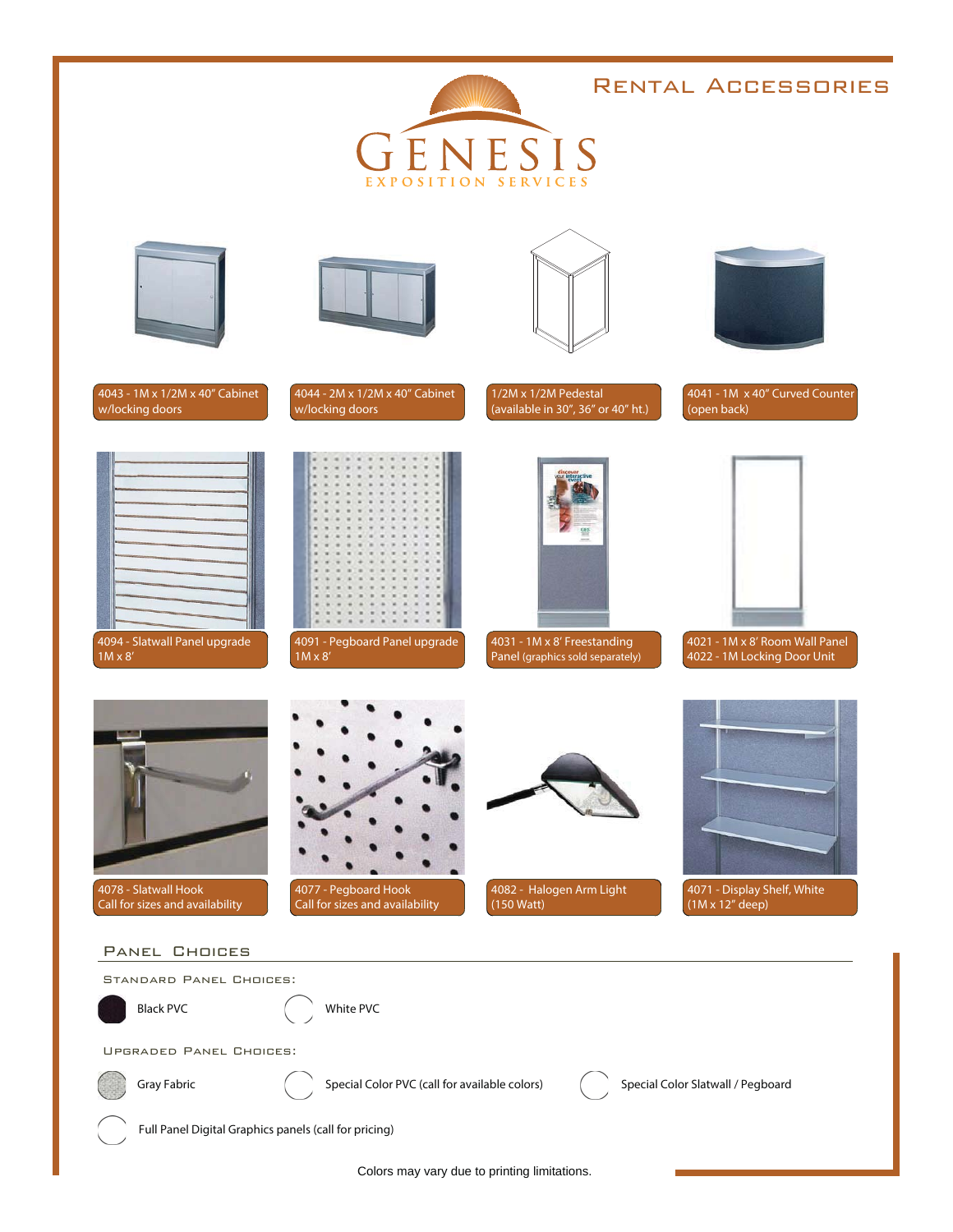

**10801 Plantside Drive, Louisville, Kentucky 40299-2419 Telephone: 502.266.5101 Fax: 502.266.5102 Email: orders@gen-expo.com**

| $20'x20'$ Displays |                                                                                                                                                                                                                                                                                                                                                                     |     |                         |                                                                                                             |              |  |
|--------------------|---------------------------------------------------------------------------------------------------------------------------------------------------------------------------------------------------------------------------------------------------------------------------------------------------------------------------------------------------------------------|-----|-------------------------|-------------------------------------------------------------------------------------------------------------|--------------|--|
| Item#              | <b>Item Description</b>                                                                                                                                                                                                                                                                                                                                             | Qty | <b>Discount</b>         | <b>Standard</b>                                                                                             | Total        |  |
| 4012               | 20' x 20' Island Display                                                                                                                                                                                                                                                                                                                                            |     | \$11,806.00 \$17,709.00 |                                                                                                             |              |  |
|                    | $10'$ x $20'$ Displays                                                                                                                                                                                                                                                                                                                                              |     |                         |                                                                                                             |              |  |
| Item#              | <b>Item Description</b>                                                                                                                                                                                                                                                                                                                                             | Qty | <b>Discount</b>         | <b>Standard</b>                                                                                             | Total        |  |
| 4010               | 10' x 20' Curved Display                                                                                                                                                                                                                                                                                                                                            |     | \$7,951.00              | \$11,927.00                                                                                                 |              |  |
|                    | $10'$ x $10'$ Displays                                                                                                                                                                                                                                                                                                                                              |     |                         |                                                                                                             |              |  |
| Item#              | <b>Item Description</b>                                                                                                                                                                                                                                                                                                                                             | Qty | <b>Discount</b>         | <b>Standard</b>                                                                                             | <b>Total</b> |  |
| 4004               | 10' Backwall Display                                                                                                                                                                                                                                                                                                                                                |     |                         | $$1,916.00 \mid $2,874.00$                                                                                  |              |  |
| 4006               | 10' Deluxe Display                                                                                                                                                                                                                                                                                                                                                  |     |                         | $$3,614.00 \mid $5,421.00$                                                                                  |              |  |
| 4002               | 8' Table Top Display                                                                                                                                                                                                                                                                                                                                                |     |                         | $$1,801.00 \mid $2,702.00$                                                                                  |              |  |
|                    | <b>Indicate Carpet / Skirt Choice</b>                                                                                                                                                                                                                                                                                                                               |     |                         |                                                                                                             |              |  |
|                    | Please select desired standard carpet color. Gray will be provided if no carpet<br>color is indicated below:<br><b>Black</b> $(04)$<br>$\Box$ Royal Blue (06)                                                                                                                                                                                                       |     |                         | <b>Blue Jay (92)</b>                                                                                        |              |  |
|                    | Burgundy (11) $\Box$ Cayenne (93)<br>Red(14)<br><b>Pepper</b> (91)                                                                                                                                                                                                                                                                                                  |     |                         | $\Box$ Gray (09)                                                                                            |              |  |
|                    | Lt. Beige $(03)$<br>Black (04)<br>Navy $(07)$<br>Expo Green (10)<br>$\blacksquare$ Plum (19)<br>Red(14)<br>$\Box$ Silver (15)                                                                                                                                                                                                                                       |     |                         | $\Box$ Royal Blue (06)<br>Burgundy $(11)$ Yellow Gold $(08)$<br>Seafoam $(18)$<br>$\blacksquare$ White (16) |              |  |
|                    | <b>Electrical or Utilities Under Carpet?</b>                                                                                                                                                                                                                                                                                                                        |     |                         |                                                                                                             |              |  |
| $\prod$ Yes        | $\prod$ No<br>If yes, please submit a diagram indicating adjacent booth numbers to show<br>orientation to insure proper placement before installing your exhibit.<br>If a diagram is not submitted and services are installed in the improper location,<br>Genesis will not be held responsible and labor fees will be applied to dismantle/<br>move the structure. |     |                         |                                                                                                             |              |  |
|                    | <b>Indicate Standard PVC Panel Color Choice</b>                                                                                                                                                                                                                                                                                                                     |     |                         |                                                                                                             |              |  |
|                    | Please select desired standard panel color for your requested display, cabinet(s),<br>counter(s) and/or pedestal(s). White PVC will be provided if no panel type/color<br>is indicated below:                                                                                                                                                                       |     |                         |                                                                                                             |              |  |
|                    | <b>Black PVC</b>                                                                                                                                                                                                                                                                                                                                                    |     | <b>White PVC</b>        |                                                                                                             |              |  |
|                    | <b>Payment Policy:</b> Advance Discount: To obtain the discount pricing, your or<br>orders received before the deadline date without payment will be charged at the sta                                                                                                                                                                                             |     |                         |                                                                                                             |              |  |
|                    | Yes, I have reviewed the Payment Policy and enclosed the Payment Form<br>All orders are subject to the terms and conditions as outlined on the payme                                                                                                                                                                                                                |     |                         |                                                                                                             |              |  |
|                    | Company Name                                                                                                                                                                                                                                                                                                                                                        |     |                         |                                                                                                             |              |  |
|                    | Street Address                                                                                                                                                                                                                                                                                                                                                      |     |                         |                                                                                                             |              |  |

## **CIMC #2462-22 Rental Displays & Accessories Order Form**

*Discount Deadline Date: Monday, April 11, 2022*

**Cancellation:** Cancellation *after* delivery or installation will be at 100% of prevailing rate. Late Request: Requests after deadline will be filled as available.

|       | <b>Accessories</b>                                                                                                                                                                                                                                                                                                                        |            |                 |                 |              |
|-------|-------------------------------------------------------------------------------------------------------------------------------------------------------------------------------------------------------------------------------------------------------------------------------------------------------------------------------------------|------------|-----------------|-----------------|--------------|
| Item# | <b>Item Description</b>                                                                                                                                                                                                                                                                                                                   | <b>Qty</b> | <b>Discount</b> | <b>Standard</b> | <b>Total</b> |
| 4031  | 1M x 8' Freestanding Panel                                                                                                                                                                                                                                                                                                                |            | \$375.00        | \$506.00        |              |
| 4021  | 1M x 8' Room Wall Panel                                                                                                                                                                                                                                                                                                                   |            | \$325.00        | \$439.00        |              |
| 4022  | 1M Locking Door Unit                                                                                                                                                                                                                                                                                                                      |            | \$400.00        | \$540.00        |              |
| 4082  | Halogen Arm Light - Black                                                                                                                                                                                                                                                                                                                 |            | \$<br>90.00     | \$122.00        |              |
| 4071  | Display Shelf, 1M x 12" deep                                                                                                                                                                                                                                                                                                              |            | 70.00<br>\$     | \$95.00         |              |
| 4041  | 1M x 40" Curved Counter                                                                                                                                                                                                                                                                                                                   |            | \$825.00        | \$1,238.00      |              |
| 4043  | $1M \times 1/2M \times 40$ " Cabinet                                                                                                                                                                                                                                                                                                      |            | \$420.00        | \$630.00        |              |
| 4044  | $2M \times 1/2M \times 40$ " Cabinet                                                                                                                                                                                                                                                                                                      |            | \$575.00        | \$863.00        |              |
| 4062  | $1/2M \times 1/2M \times 30$ " Pedestal                                                                                                                                                                                                                                                                                                   |            | \$300.00        | \$450.00        |              |
| 4063  | $1/2M \times 1/2M \times 36$ " Pedestal                                                                                                                                                                                                                                                                                                   |            | \$310.00        | \$465.00        |              |
| 4064  | $1/2M \times 1/2M \times 40$ " Pedestal                                                                                                                                                                                                                                                                                                   |            | \$320.00        | \$480.00        |              |
|       | <b>Display Panel / Accessory Upgrades</b>                                                                                                                                                                                                                                                                                                 |            |                 |                 |              |
| Item# | <b>Item Description</b>                                                                                                                                                                                                                                                                                                                   | Qty        | <b>Discount</b> | <b>Standard</b> | <b>Total</b> |
| 4093  | Spec. Color PVC Display Panel                                                                                                                                                                                                                                                                                                             |            | \$ 55.00        | \$<br>74.00     |              |
| 4097  | Spec. Color Cabinet/Counter/Ped.                                                                                                                                                                                                                                                                                                          |            | \$55.00         | \$ 74.00        |              |
| 4090  | Gray Fabric Display Panel                                                                                                                                                                                                                                                                                                                 |            | \$ 85.00        | \$115.00        |              |
| 4094  | Slatwall Display Panel - White                                                                                                                                                                                                                                                                                                            |            | \$135.00        | \$182.00        |              |
| 4091  | Pegboard Display Panel - White                                                                                                                                                                                                                                                                                                            |            | \$<br>85.00     | \$115.00        |              |
| 4095  | Spec. Color Slatwall Panel                                                                                                                                                                                                                                                                                                                |            | \$<br>55.00     | \$<br>74.00     |              |
| 4092  | Spec. Color Pegboard Panel                                                                                                                                                                                                                                                                                                                |            | \$<br>55.00     | \$.<br>74.00    |              |
|       | Prices are in addition to the price of the requested standard display/accessory and are<br>figured per display panel and/or cabinet/counter/pedestal. Call for available colors.                                                                                                                                                          |            |                 |                 |              |
|       | <b>Digital or Standard Vinyl ID Sign Copy</b>                                                                                                                                                                                                                                                                                             |            |                 |                 |              |
|       | Digital ID Signage is included with each display rental. Please email your<br>artwork to graphics@genexpo.com. If a Digital ID is not required, your company<br>name in standard black vinyl lettering on a white background will be provided.                                                                                            |            |                 |                 |              |
|       | <b>Full Panel Graphics</b>                                                                                                                                                                                                                                                                                                                |            |                 |                 |              |
|       | Full Panel Digital Graphics are available at an additional cost. Please submit your<br>artwork to graphics@genexpo.com for pricing. An EPS Vector format file, with<br>all fonts converted to outline, is required as well as a hard copy with the order to<br>receive custom graphics. No refunds on artwork cancelled after production. |            |                 |                 |              |

#### Subtotal This Form: \$

Copy this subtotal to the *Payment Authorization Form*  where **6% SALES TAX** will be calculated.

rder with full payment must be received by the deadline date published above. Any andard rates.

| <b>Yes, I</b> have reviewed the <i>Payment Policy</i> and enclosed the <b>Payment Form.</b><br>All orders are subject to the terms and conditions as outlined on the payment form.                                             | Booth Number: ________________                                                                                                                                                                                                 |
|--------------------------------------------------------------------------------------------------------------------------------------------------------------------------------------------------------------------------------|--------------------------------------------------------------------------------------------------------------------------------------------------------------------------------------------------------------------------------|
| Company Name Company Name Company Name Company Name Company Name Company Name Company Name Company Name Company Name Company Name Company of the Company Name Company of the Company of the Company of the Company of the Comp |                                                                                                                                                                                                                                |
| <b>Street Address</b><br><u> 1980 - Johann Stoff, amerikansk politiker (d. 1980)</u>                                                                                                                                           |                                                                                                                                                                                                                                |
| City / State / Zip                                                                                                                                                                                                             | Print Name                                                                                                                                                                                                                     |
| Email<br><u> 1980 - Andrea Andrew Maria (h. 1980).</u>                                                                                                                                                                         | Signature Signature Signature Signature Signature Signature Signature Signature Signature Signature Signature Signature Signature Signature Signature Signature Signature Signature Signature Signature Signature Signature Si |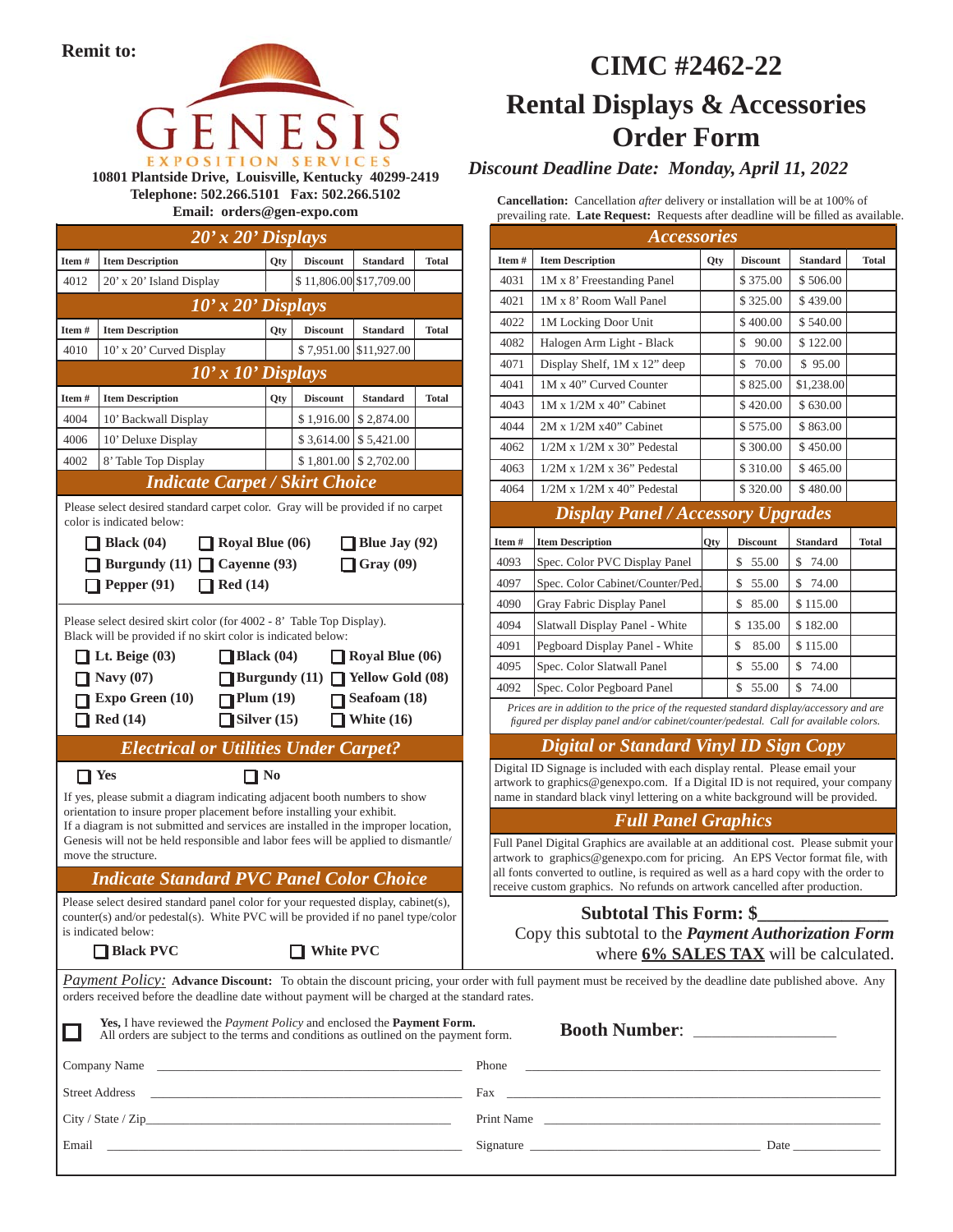### Standard Furniture



#### **CHAIRS**









103- Padded Side Chair 131- Stool, Padded 105 - Walnut Arm Chair 101 - Plastic Side Chair

TABLES



239 - 6' x 40" ht. Skirted Table Your choice of skirt color from available colors below



253 - 8' x 30" ht. Skirted Table Your choice of skirt color from available colors below



216 - Pedestal Table, 30" Diameter x 40" High



210 - Pedestal Table, 36" Diameter x 30" High



Colors may vary due to printing limitations and dye lot differences. Some items may differ in style than those pictured. See order form for additional offerings not pictured.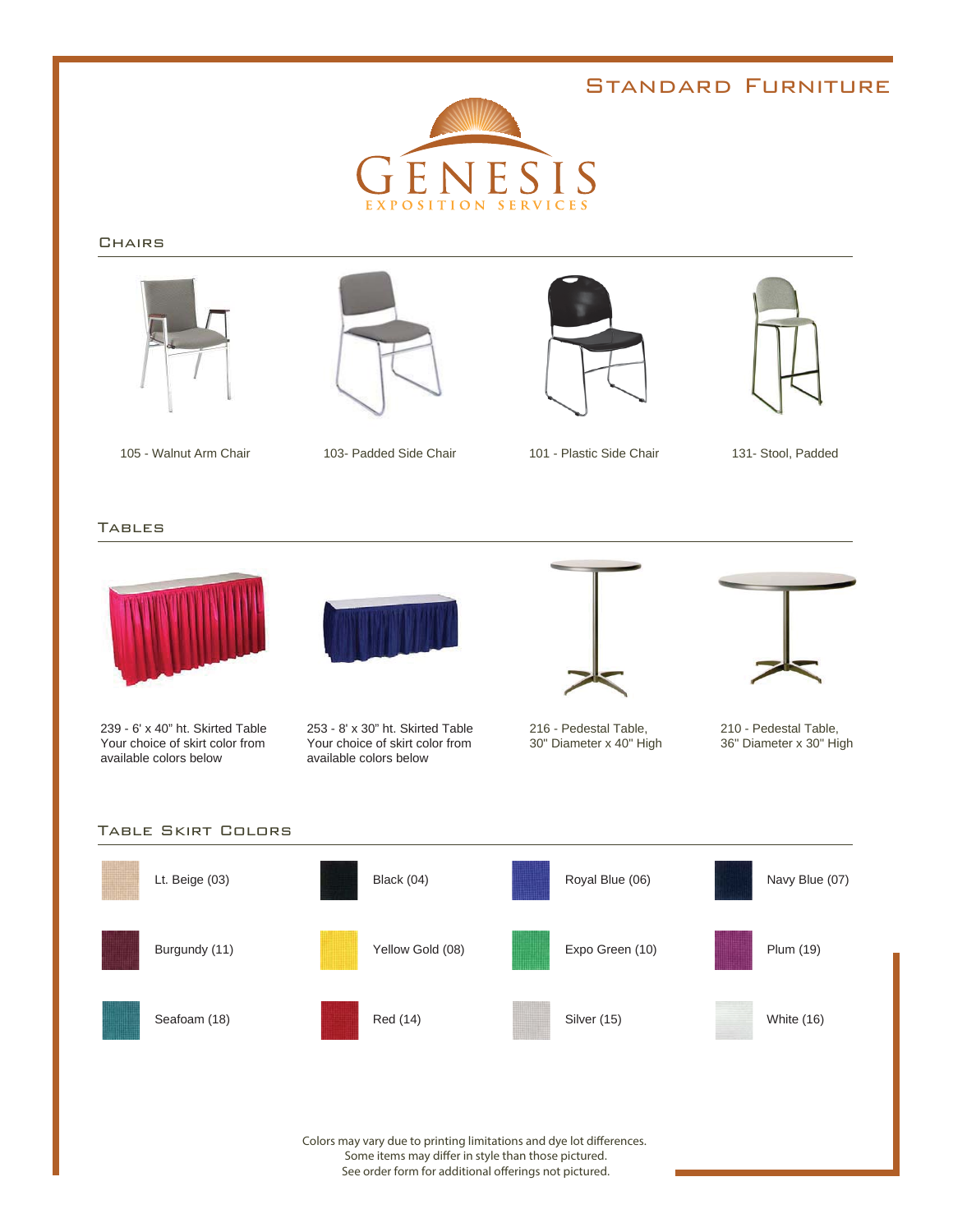#### **ACCESSORIES**



#### Accessories



Colors may vary due to printing limitations and dye lot differences. Some items may differ in style than those pictured. See order form for additional offerings not pictured.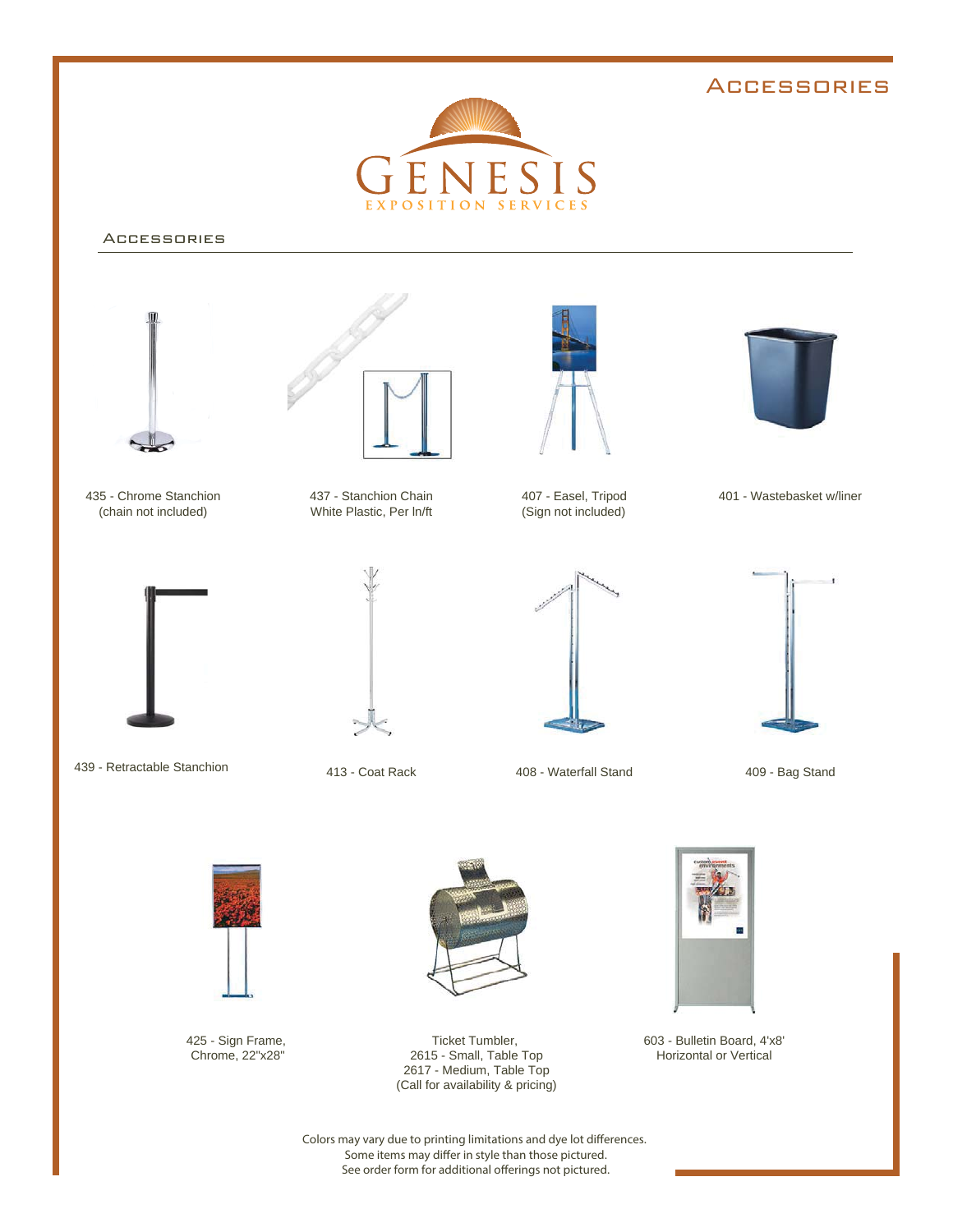

**10801 Plantside Drive, Louisville, Kentucky 40299-2419 Telephone: 502.266.5101 Fax: 502.266.5102 Email: orders@gen-expo.com**

#### *2' wide x 30" high Display Tables*

| Item#                                                       | <b>Item Description</b>                                                                                                                                                                                                                | <b>Qty</b> | <b>Discount</b> | <b>Standard</b> | <b>Total</b> |
|-------------------------------------------------------------|----------------------------------------------------------------------------------------------------------------------------------------------------------------------------------------------------------------------------------------|------------|-----------------|-----------------|--------------|
| 223                                                         | 4' x 30" ht. Skirted table (4 sides)                                                                                                                                                                                                   |            | \$101.00        | \$136.00        |              |
| 233                                                         | 6' x 30" ht. Skirted table                                                                                                                                                                                                             |            | \$128.00        | \$173.00        |              |
| 253                                                         | 8' x 30" ht. Skirted table                                                                                                                                                                                                             |            | \$156.00        | \$211.00        |              |
| 522                                                         | 4th Side Skirting for 6' & 8' table                                                                                                                                                                                                    |            | \$53.50         | \$72.25         |              |
| 222                                                         | 4' x 30" ht. Non-skirted table                                                                                                                                                                                                         |            | \$ 38.75        | \$ 52.50        |              |
| 232                                                         | 6' x 30" ht. Non-skirted table                                                                                                                                                                                                         |            | \$51.00         | \$68.75         |              |
| 252                                                         | 8' x 30" ht. Non-skirted table                                                                                                                                                                                                         |            | \$56.25         | \$76.00         |              |
| Circle<br>Color:                                            | Lt. Beige (03) Black (04) Royal Blue (06) Navy (07) Burgundy (11) Yellow Gold (08)<br>Expo Green (10) Plum (19) Seafoam (18) Red (14) Silver (15) White (16)<br>Choices not indicated will be selected by Genesis Exposition Services. |            |                 |                 |              |
|                                                             | <b>Additional Tables</b>                                                                                                                                                                                                               |            |                 |                 |              |
| Item#                                                       | <b>Item Description</b>                                                                                                                                                                                                                | Qty        | <b>Discount</b> | <b>Standard</b> | <b>Total</b> |
| 206                                                         | Pedestal Table - 24" dia. - 30" ht.                                                                                                                                                                                                    |            | \$99.25         | \$134.00        |              |
| 208                                                         | Pedestal Table - 24" dia. - 40" ht.                                                                                                                                                                                                    |            | \$105.00        | \$142.00        |              |
| 215                                                         | Pedestal Table - 30" dia. - 30" ht.                                                                                                                                                                                                    |            | \$105.00        | \$142.00        |              |
| 216                                                         | Pedestal Table - 30" dia. - 40" ht.                                                                                                                                                                                                    |            | \$115.00        | \$155.00        |              |
| 210                                                         | Pedestal Table - 36" dia. - 30" ht.                                                                                                                                                                                                    |            | \$115.00        | \$155.00        |              |
| 225                                                         | Pedestal Table - 36" dia. - 40" ht.                                                                                                                                                                                                    |            | \$126.00        | \$170.00        |              |
|                                                             | <b>Chairs</b>                                                                                                                                                                                                                          |            |                 |                 |              |
| Item#                                                       | <b>Item Description</b>                                                                                                                                                                                                                | Qty        | <b>Discount</b> | <b>Standard</b> | <b>Total</b> |
| 105                                                         | Walnut Arm Chair - Padded                                                                                                                                                                                                              |            | \$70.50         | \$95.25         |              |
| 103                                                         | Padded Side Chair - Armless                                                                                                                                                                                                            |            | \$58.00         | \$78.25         |              |
| 101                                                         | Plastic Side Chair - Armless                                                                                                                                                                                                           |            | \$54.00         | \$73.00         |              |
| 131                                                         | Padded Stool with Back                                                                                                                                                                                                                 |            | \$ 82.50        | \$111.00        |              |
|                                                             | <b>Table Top Risers</b>                                                                                                                                                                                                                |            |                 |                 |              |
| Item#                                                       | <b>Item Description</b>                                                                                                                                                                                                                | <b>Qty</b> | <b>Discount</b> | <b>Standard</b> | Total        |
| 270                                                         | 4' Single Step Riser, 12" ht.                                                                                                                                                                                                          |            | \$22.75         | \$ 30.75        |              |
| 272                                                         | 6' Single Step Riser, 12" ht.                                                                                                                                                                                                          |            | \$ 35.75        | \$48.25         |              |
| 274                                                         | 8' Single Step Riser, 12" ht.                                                                                                                                                                                                          |            | \$51.00         | \$68.75         |              |
|                                                             | <b>Tackboard</b>                                                                                                                                                                                                                       |            |                 |                 |              |
| Item#                                                       | <b>Item Description</b>                                                                                                                                                                                                                | Qty        | <b>Discount</b> | <b>Standard</b> | <b>Total</b> |
| 603                                                         | 4' x 8' Bulletin Board - Gray                                                                                                                                                                                                          |            | \$98.25         | \$133.00        |              |
| Circle Orientation:<br><b>Vertical</b><br><b>Horizontal</b> |                                                                                                                                                                                                                                        |            |                 |                 |              |

## **CIMC #2462-22 Furniture & Accessories Rental Order Form**

#### *Discount Deadline Date: Monday, April 11, 2022*

**Cancellation:** Cancellation *after* delivery will be at 50% of prevailing rate. Late Request: Requests after deadline will be filled as available.

#### *2' wide x 40" high Display Counters*

| Item $#$ | <b>Item Description</b>                | Qty | <b>Discount</b> | <b>Standard</b> | <b>Total</b> |
|----------|----------------------------------------|-----|-----------------|-----------------|--------------|
| 229      | 4' x 40" ht. Skirted counter (4 sides) |     | \$128.00        | \$173.00        |              |
| 239      | $6'$ x 40" ht. Skirted counter         |     | \$152.00        | \$205.00        |              |
| 259      | 8' x 40" ht. Skirted counter           |     | \$182.00        | \$246.00        |              |
| 530      | 4th Side Skrtg. for 6' & 8' Counter    |     | \$70.50         | \$95.25         |              |
| 228      | 4' x 40" ht. Non-skirted counter       |     | \$50.75         | \$68.50         |              |
| 238      | 6' x 40" ht. Non-skirted counter       |     | 65.00<br>S.     | \$ 87.75        |              |
| 258      | 8' x 40" ht. Non-skirted counter       |     | 70.50           | \$95.25         |              |

*Circle*  **Lt. Beige (03) Black (04) Royal Blue (06) Navy (07) Burgundy (11) Yellow Gold (08)**

| Color: | Expo Green $(10)$ Plum $(19)$ Seafoam $(18)$ Red $(14)$ Silver $(15)$ White $(16)$ |                                                                        |  |  |
|--------|------------------------------------------------------------------------------------|------------------------------------------------------------------------|--|--|
|        |                                                                                    | Choices not indicated will be selected by Genesis Exposition Services. |  |  |

| <i>Accessories</i> |                              |            |                 |                 |              |  |  |
|--------------------|------------------------------|------------|-----------------|-----------------|--------------|--|--|
| Item#              | <b>Item Description</b>      | <b>Qty</b> | <b>Discount</b> | <b>Standard</b> | <b>Total</b> |  |  |
| 401                | Wastebasket w/liner          |            | 17.75<br>S.     | \$24.00         |              |  |  |
| 407                | Easel, tripod                |            | \$29.25         | \$ 39.50        |              |  |  |
| 413                | Coat Rack                    |            | \$44.25         | \$59.75         |              |  |  |
| 435                | Chrome Stanchion             |            | \$55.00         | \$74.25         |              |  |  |
| 437                | Stanchion Chain per ln./ft.  |            | S<br>3.25       | S<br>4.50       |              |  |  |
| 439                | Retractable Stanchion        |            | \$ 87.00        | \$117.00        |              |  |  |
| 409                | Bag Stand                    |            | \$95.75         | \$129.00        |              |  |  |
| 408                | Waterfall Stand              |            | \$107.00        | \$144.00        |              |  |  |
| 425                | Sign Frame, Chrome 22" x 28" |            | \$107.00        | \$144.00        |              |  |  |
|                    |                              |            |                 |                 |              |  |  |

#### *Special Draping / Skirting*

| Item#                                                                                                                                                                  | <b>Item Description</b>                                 | <b>Qty</b> | <b>Discount</b> | <b>Standard</b> | Total |
|------------------------------------------------------------------------------------------------------------------------------------------------------------------------|---------------------------------------------------------|------------|-----------------|-----------------|-------|
| 541                                                                                                                                                                    | 3' ht. siderail drapery per ln./ft.                     |            | 11.50<br>\$     | \$15.50         |       |
| 543                                                                                                                                                                    | 8' ht. backwall drapery per ln./ft.                     |            | \$17.50         | \$23.75         |       |
| 545                                                                                                                                                                    | 12' ht. backwall drapery per ln./ft.                    |            | \$23.25         | \$ 31.50        |       |
| 507                                                                                                                                                                    | (Does not include<br>30" ht. Skirt<br>labor to install) |            | 65.00<br>S.     | \$ 87.75        |       |
| 509                                                                                                                                                                    | (Does not include<br>40" ht. Skirt<br>labor to install) |            | \$82.50         | \$111.00        |       |
| Lt. Beige (03) Black (04) Royal Blue (06) Navy (07) Burgundy (11) Yellow Gold (08)<br>Circle                                                                           |                                                         |            |                 |                 |       |
| Expo Green $(10)$ Plum $(19)$ Seafoam $(18)$ Red $(14)$ Silver $(15)$ White $(16)$<br>Color:<br>Choices not indicated will be selected by Genesis Exposition Services. |                                                         |            |                 |                 |       |

Subtotal This Form: \$

Copy this subtotal to the *Payment Authorization Form*  where **6% SALES TAX** will be calculated.

**Payment Policy: Advance Discount:** To obtain the discount pricing, your order with full payment must be received by the deadline date published above. Any orders received before the deadline date without payment will be charged at the standard rates.

| Yes, I have reviewed the <i>Payment Policy</i> and enclosed the <b>Payment Form.</b><br>All orders are subject to the terms and conditions as outlined on the payment form.                                                                            | Booth Number: __________________                                                                                                                                                                                               |
|--------------------------------------------------------------------------------------------------------------------------------------------------------------------------------------------------------------------------------------------------------|--------------------------------------------------------------------------------------------------------------------------------------------------------------------------------------------------------------------------------|
|                                                                                                                                                                                                                                                        | Phone<br><u> 1980 - John Harry Barn, mars and deutscher Amerikaanse kommen</u>                                                                                                                                                 |
| <b>Street Address</b><br>the control of the control of the control of the control of the control of the control of the control of the control of the control of the control of the control of the control of the control of the control of the control | Fax and the set of the set of the set of the set of the set of the set of the set of the set of the set of the                                                                                                                 |
| City / State / Zip                                                                                                                                                                                                                                     | Print Name                                                                                                                                                                                                                     |
| Email                                                                                                                                                                                                                                                  | Signature Signature Signature Signature Signature Signature Signature Signature Signature Signature Signature Signature Signature Signature Signature Signature Signature Signature Signature Signature Signature Signature Si |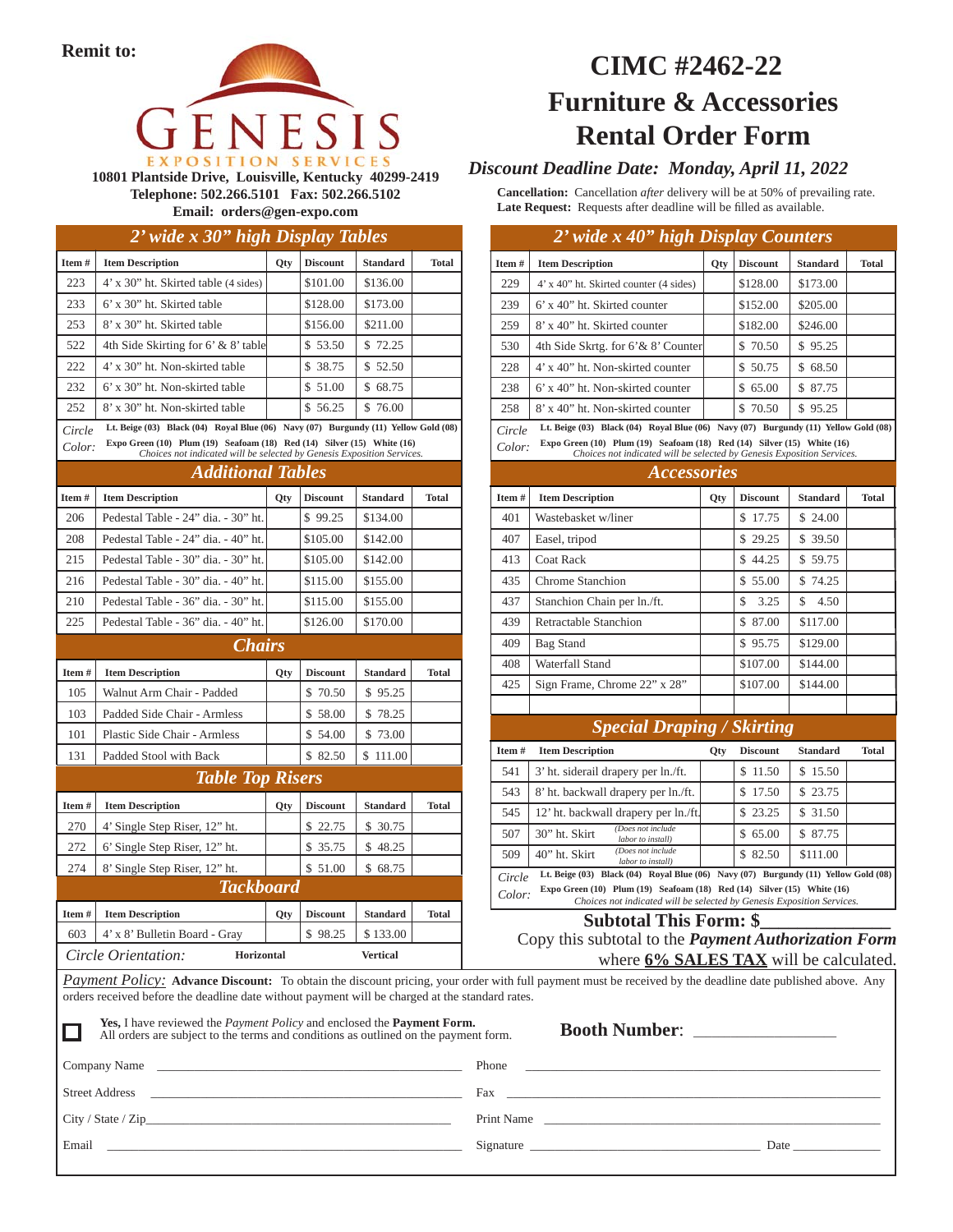### **CARPET COLORS**



#### **PREMIUM**



#### **STANDARD**

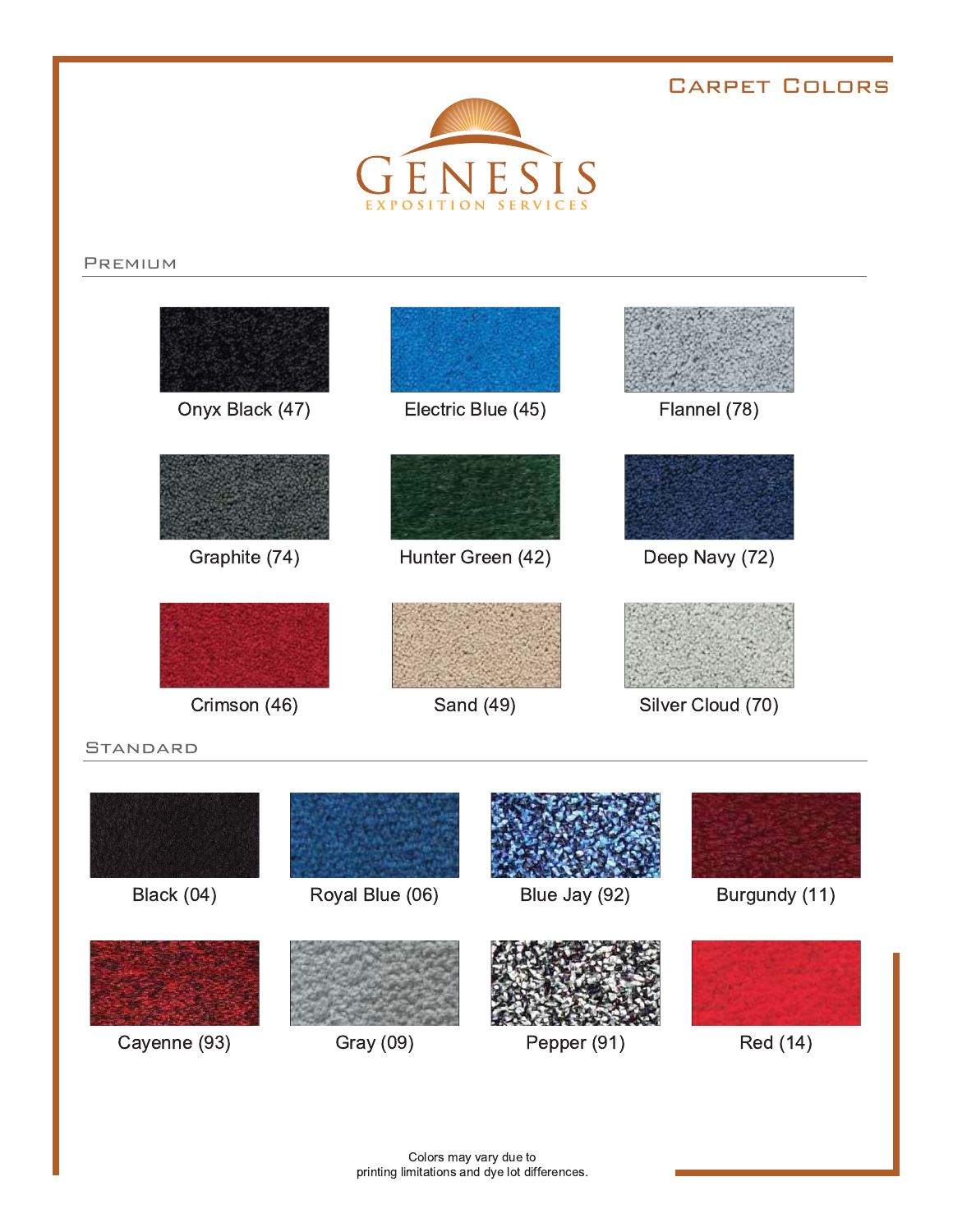

## **CIMC #2462-22 Carpet Rental Order Form**

#### *Discount Deadline Date: Monday, April 11, 2022*

**Cancellation:** Cancellation *after* installtion will be at 50% of prevailing rate. Late Request: Requests after deadline will be filled as available.

**Email: orders@gen-expo.com** *Premium Carpet & Padding Packages Premium Carpet Only*

**Telephone: 502.266.5101 Fax: 502.266.5102**

*Payment Policy:* Advance Discount: To obtain the discount pricing, your order with full payment must be received by the deadline date published above. Any orders received before the deadline date without payment will be charged at the standard rates. **Yes,** I have reviewed the *Payment Policy* and enclosed the **Payment Form.** All orders are subject to the terms and conditions as outlined on the payment form.  **Booth Number**: \_\_\_\_\_\_\_\_\_\_\_\_\_\_\_\_\_\_\_\_\_\_\_ Company Name \_\_\_\_\_\_\_\_\_\_\_\_\_\_\_\_\_\_\_\_\_\_\_\_\_\_\_\_\_\_\_\_\_\_\_\_\_\_\_\_\_\_\_\_\_\_\_\_\_ Phone \_\_\_\_\_\_\_\_\_\_\_\_\_\_\_\_\_\_\_\_\_\_\_\_\_\_\_\_\_\_\_\_\_\_\_\_\_\_\_\_\_\_\_\_\_\_\_\_\_\_\_\_\_\_\_\_\_ Street Address \_\_\_\_\_\_\_\_\_\_\_\_\_\_\_\_\_\_\_\_\_\_\_\_\_\_\_\_\_\_\_\_\_\_\_\_\_\_\_\_\_\_\_\_\_\_\_\_\_\_ Fax \_\_\_\_\_\_\_\_\_\_\_\_\_\_\_\_\_\_\_\_\_\_\_\_\_\_\_\_\_\_\_\_\_\_\_\_\_\_\_\_\_\_\_\_\_\_\_\_\_\_\_\_\_\_\_\_\_\_\_\_ City / State / Zip\_\_\_\_\_\_\_\_\_\_\_\_\_\_\_\_\_\_\_\_\_\_\_\_\_\_\_\_\_\_\_\_\_\_\_\_\_\_\_\_\_\_\_\_\_\_\_\_\_ Print Name \_\_\_\_\_\_\_\_\_\_\_\_\_\_\_\_\_\_\_\_\_\_\_\_\_\_\_\_\_\_\_\_\_\_\_\_\_\_\_\_\_\_\_\_\_\_\_\_\_\_\_\_\_\_ Email \_\_\_\_\_\_\_\_\_\_\_\_\_\_\_\_\_\_\_\_\_\_\_\_\_\_\_\_\_\_\_\_\_\_\_\_\_\_\_\_\_\_\_\_\_\_\_\_\_\_\_\_\_\_\_\_\_ Signature \_\_\_\_\_\_\_\_\_\_\_\_\_\_\_\_\_\_\_\_\_\_\_\_\_\_\_\_\_\_\_\_\_\_\_\_\_ Date \_\_\_\_\_\_\_\_\_\_\_\_\_\_ **Item # Item Description Select Discount Standard Total** 301 | 10' x 10' Standard Carpet only | | | \$ 173.00 | \$ 234.00 302 10' x 20' Standard Carpet only | | | \$ 346.00 \$ 468.00 303 10' x 30' Standard Carpet only | | | | \$ 519.00 | \$ 702.00 304 10' x 40' Standard Carpet only | | | \$ 692.00 \\$ 936.00 **Item # | Item Description | Select | Discount | Standard | Total** 335 10' x 10' Premium Carpet & Pad  $\Box$  \ \ \ \$ 328.00 \ \ \$ 443.00 336 10' x 20' Premium Carpet & Pad  $\begin{array}{|c|c|c|c|c|c|c|c|c|} \hline \end{array}$  \$ 656.00 \$ 886.00 337 | 10' x 30' Premium Carpet & Pad  $\Box$  | \$ 984.00 \\ \$1,329.00 338 10' x 40' Premium Carpet & Pad \Result \\ \\ \\$1,312.00 \\ \$1,772.00 *Standard Carpet Only Area Carpet, Padding & Visqueen Standard Carpet & Padding Packages* 309 10' x 10' Standard Carpet & Pad \ \ \ \ \ \$ 249.00 \ \$ 336.00 310 | 10' x 20' Standard Carpet & Pad | | | | \$ 498.00 | \$ 672.00 311 | 10' x 30' Standard Carpet & Pad | | | | \$ 747.00  $|$1,008.00$ 312 | 10' x 40' Standard Carpet & Pad | | | \$ 996.00 | \$1,344.00 *Circle Color: Circle Color:*  **Item # | Item Description 1.1 Constant Constant Constant Constant Constant Constant Constant Constant Constant Constant Constant Constant Constant Constant Constant Constant Constant Constant Constant Constant Constant Co**  328 Premium Area Carpet \_\_\_\_\_\_\_\_\_\_\_\_ft. wide x \_\_\_\_\_\_\_\_\_\_ ft. long = \_\_\_\_\_\_\_\_\_\_ sq/ft. total multiply by rate \$ 3.85 \$ 5.20 314 Standard Area Carpet  $\begin{array}{|l|}\n\hline\n\end{array}$  ft. long =  $\begin{array}{|l|}\n\hline\n\end{array}$  sq/ft. total  $\begin{array}{|l|}\n\hline\n\end{array}$  multiply by rate  $\begin{array}{|l|}\n\hline\n\end{array}$  \$ 4.66 350 Padded Area \_\_\_\_\_\_\_\_\_\_\_\_ft. wide x \_\_\_\_\_\_\_\_\_\_ ft. long = \_\_\_\_\_\_\_\_\_\_ sq/ft. total multiply by rate \$ .95 \$ 1.28 360 Plastic Covering Area \_\_\_\_\_\_\_\_\_\_\_\_ft. wide x \_\_\_\_\_\_\_\_\_\_ ft. long = \_\_\_\_\_\_\_\_\_\_ sq/ft. total multiply by rate \$ 0.25 \$ 0.34 Area carpet is custom cut and designed for bulk area spaces. Simply order the total square footage of carpet using the square footage calculation section and select your color. If you desire additional items, such as borders or inlaid designs, please contact Genesis Exposition Services directly for a detailed quote. The custom cut carpet price includes trimming, seaming, all necessary taping, drayage, installation and removal. Cut carpet is designed for installation in standard exhibit booths, not for bulk area booths. If complete area carpet is desired, please use the Area Carpet section below to place your order. **Multiples of standard carpet packages will not be provided.**  Premium carpet is a 34-ounce carpet that is more luxurious than standard exposition grade carpet. Cut carpet is designed for installation in standard exhibit booths, not for bulk area booths. If complete area carpet is desired, please use the Area Carpet section below to place your order. **Multiples of premium carpet packages will not be provided.**  *Circle Color:*  **Item # | Item Description | Select | Discount | Standard | Total** 331 | 10' x 10' Premium Carpet only | | | | | | \$ 243.00 | \$ 328.00 332 10' x 20' Premium Carpet only  $\begin{array}{|c|c|c|c|c|c|} \hline \end{array}$  \$ 486.00 \\ \$ 656.00 333 | 10' x 30' Premium Carpet only | | | | | | | | | | | | | | | 984.00 334 10' x 40' Premium Carpet only | | | \$ 972.00 \$1,312.00 **Onyx/Black Electric Blue Flannel Graphite Hunter Green Deep Navy Crimson Sand Silver Cloud** (47) (45) (78) (74) (42) (72) (46) (49) (70) **Black Royal Blue Blue Jay Burgundy Cayenne Gray Pepper Red** (04) (06) (92) (11) (93) (09) (91) (14) **Premium: Onyx/Black Electric Blue Flannel Graphite Hunter Green Deep Navy Crimson Sand Silver Cloud Standard: Black Royal Blue Blue Jay Burgundy Cayenne Gray Pepper Red Subtotal This Form: \$\_\_\_\_\_\_\_\_\_\_\_\_\_\_** Copy this subtotal to the *Payment Authorization Form*  where **6% SALES TAX** will be calculated. **Item # Item Description Select Discount Standard Total** *\*All Genesis carpet orders include installation prior to your scheduled move-in, removal after the close of the show and material handling.*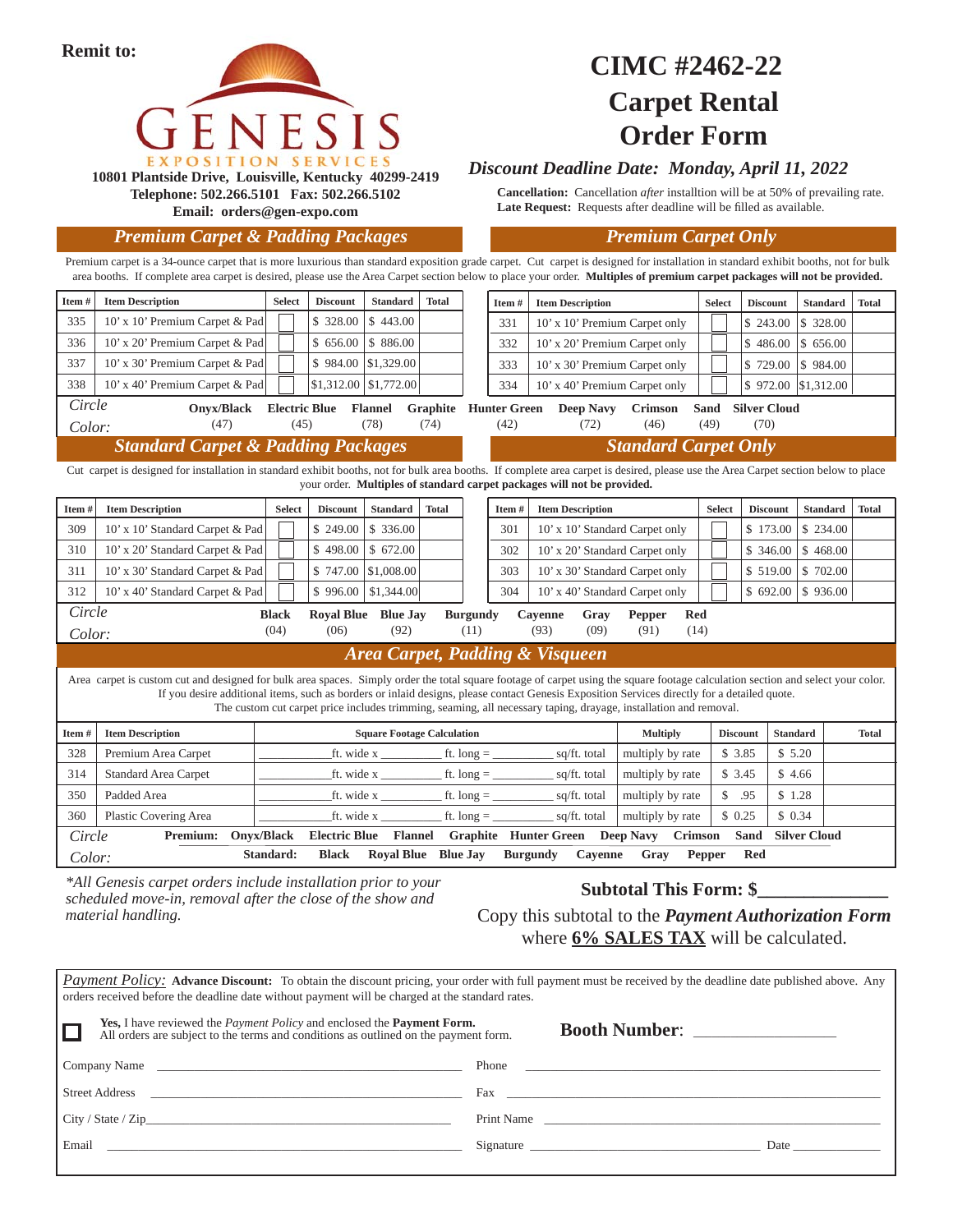



## **CIMC #2462-22 Custom Graphics Order Form**

#### **10801 Plantside Drive, Louisville, Kentucky 40299-2419 Telephone: 502.266.5101 Fax: 502.266.5102 Email: orders@gen-expo.com**

#### *Discount Deadline Date: Monday, April 11, 2022*

**Cancellation:** Cancellation *after* the deadline will be at 100% of prevailing rate. Late Request: Requests after deadline will be filled as available.

To order your graphics, complete this form and attach your sign copy or electronic file. Please see artwork guidelines for electronic files below. Prices indicated below are based on preparation of sign from customer copy or, if digital, computerized artwork supplied. Additional charges may apply for file conversion, resizing, retouching, cloning or color correcting artwork at \$50 per hour if file is not received print ready.

#### **Digital Graphics**

Digital Graphics prices include printing and mounting (from your artwork) on white substraight**.** Signs other than sizes listed below will be prepared on a sq. ft. basis, rounded to the nearest 1/2 ft. x 1/2 ft. Minimum order - \$ 45.00.

| Qty.                            | Code Description | Discount Rate | Standard Rate | Amount                        |
|---------------------------------|------------------|---------------|---------------|-------------------------------|
|                                 |                  |               | \$69.50       | $\mathbf{s}$ and $\mathbf{s}$ |
| $\overline{\phantom{a}}$        |                  |               | \$77.25       | $\frac{\sim}{\sim}$           |
|                                 |                  |               | \$92.75       | $\sim$                        |
|                                 |                  |               | \$92.75       | $\sim$                        |
| <b>Contract Contract</b>        |                  |               | \$131.25      | $\sim$                        |
| $\sim$                          |                  |               | \$139.00      | $\sim$                        |
|                                 |                  |               | \$162.25      | $\mathbf{s}$                  |
|                                 |                  |               |               |                               |
| $\frac{1}{2}$ and $\frac{1}{2}$ |                  |               |               |                               |
|                                 |                  |               |               |                               |
|                                 |                  |               | \$15.50       | $\mathbf{s}$                  |
|                                 |                  |               |               |                               |

#### **Guidelines for Submitting Digital Artwork**

In order to provide the best possible quality graphics, please provide complete, print-ready digital art files in a PC vector format. Additional requirements listed below.

- Minimum of 100 dpi resolution at full size of actual finished product or 50%.
- Acceptable file software formats ADOBE Illustrator, InDesign, and Photoshop
- Acceptable file types: EPS, AI, TIF and JPG
- Contact name, phone number and e-mail address of art creator if applicable
- If submitting a "vector" file, include all fonts, or convert fonts to outlines or paths
- Please submit your artwork via https://genexpo.wetransfer.com. Please feel free to contact us if you have any questions.

| <b>Sign Copy</b>                                                                                                                                                                                                                                                                                              |                                                                                                   |  |  |  |
|---------------------------------------------------------------------------------------------------------------------------------------------------------------------------------------------------------------------------------------------------------------------------------------------------------------|---------------------------------------------------------------------------------------------------|--|--|--|
|                                                                                                                                                                                                                                                                                                               | Enter desired sign copy in box to the left. Please print. Attach a separate<br>form if necessary. |  |  |  |
|                                                                                                                                                                                                                                                                                                               | Background Color:<br>Lettering Color:                                                             |  |  |  |
|                                                                                                                                                                                                                                                                                                               | Select Orientation:<br>Vertical                                                                   |  |  |  |
|                                                                                                                                                                                                                                                                                                               | Horizontal<br><b>Subtotal This Form: \$</b>                                                       |  |  |  |
|                                                                                                                                                                                                                                                                                                               | Copy this subtotal to the <i>Payment Authorization Form</i>                                       |  |  |  |
| where 6% SALES TAX will be calculated.<br><b>Payment Policy:</b> Advance Discount: To obtain the discount pricing, your order with full payment must be received by the deadline date published above. Any<br>orders received before the deadline date without payment will be charged at the standard rates. |                                                                                                   |  |  |  |

| Yes, I have reviewed the <i>Payment Policy</i> and enclosed the <b>Payment Form.</b><br>All orders are subject to the terms and conditions as outlined on the payment form. | Booth Number:                                                                                                                                                                                                                  |
|-----------------------------------------------------------------------------------------------------------------------------------------------------------------------------|--------------------------------------------------------------------------------------------------------------------------------------------------------------------------------------------------------------------------------|
|                                                                                                                                                                             | Phone                                                                                                                                                                                                                          |
| <b>Street Address</b><br><u> 1980 - Jan Barbara (h. 1980).</u><br>1900 - Johann Barbara, frantziar idazlea (h. 1900).                                                       |                                                                                                                                                                                                                                |
| City / State / Zip                                                                                                                                                          | Print Name                                                                                                                                                                                                                     |
| Email                                                                                                                                                                       | Signature Signature Signature Signature Signature Signature Signature Signature Signature Signature Signature Signature Signature Signature Signature Signature Signature Signature Signature Signature Signature Signature Si |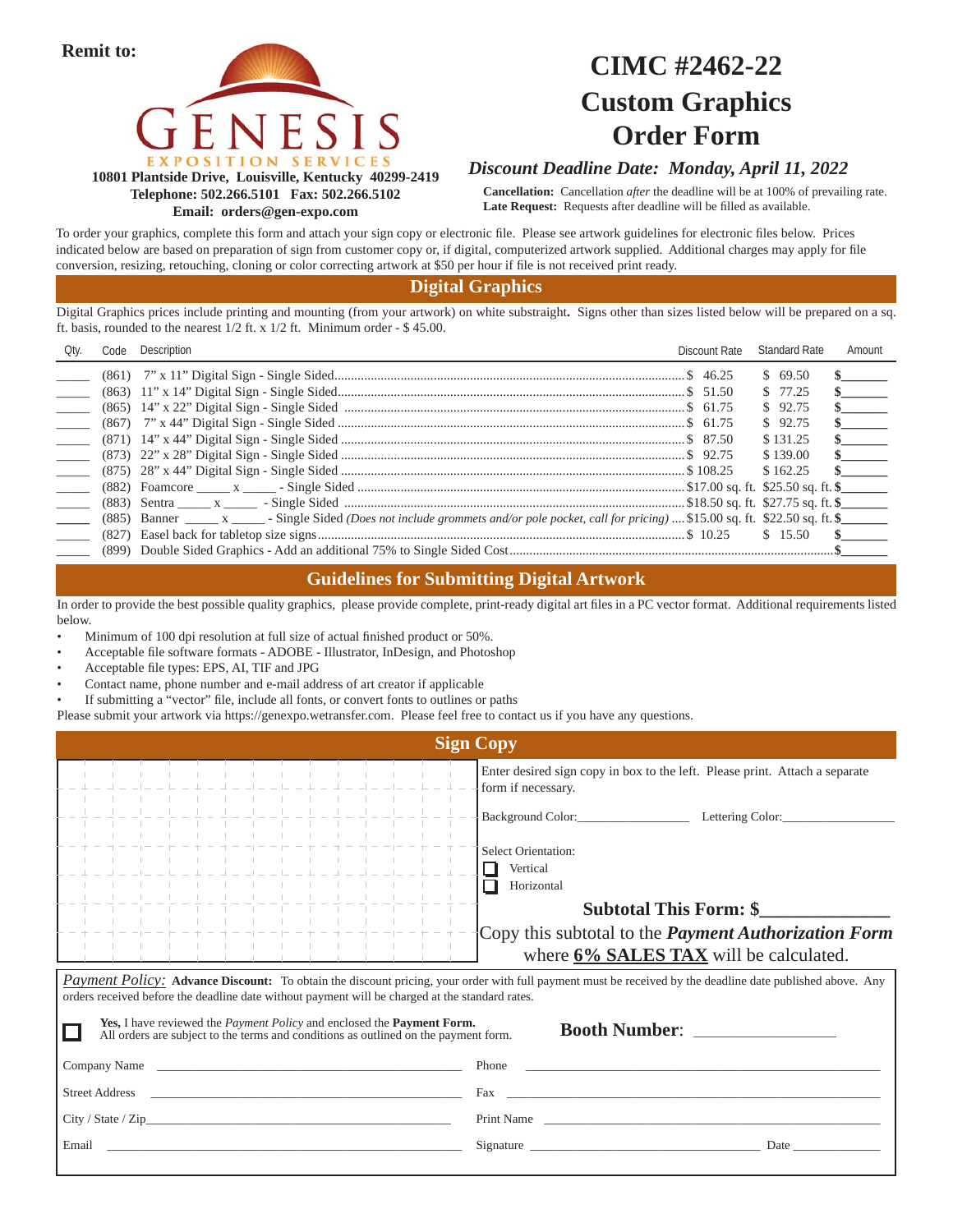



## **CIMC #2462-22 Floral Rental Order Form**

**10801 Plantside Drive, Louisville, Kentucky 40299-2419 Telephone: 502.266.5101 Fax: 502.266.5102 Email: orders@gen-expo.com**

*Discount Deadline Date: Monday, April 11, 2022*

**Cancellation:** Cancellation *after* the deadline will be at 75% of prevailing rate. Late Request: Requests after deadline will be filled as available.

|                                                                                          | <b>POTTED PLANTS - Indicate Color Selection</b>                | <b>DISCOUNT</b> | <b>STANDARD</b> | <b>COST</b> |  |  |
|------------------------------------------------------------------------------------------|----------------------------------------------------------------|-----------------|-----------------|-------------|--|--|
|                                                                                          |                                                                |                 |                 |             |  |  |
| Qty. $\qquad \qquad$                                                                     |                                                                |                 |                 |             |  |  |
|                                                                                          |                                                                |                 |                 |             |  |  |
|                                                                                          |                                                                |                 |                 |             |  |  |
|                                                                                          | Please indicate color and floor/hanging selections by circling |                 |                 |             |  |  |
|                                                                                          | <b>TROPICAL GREEN PLANTS</b>                                   | <b>DISCOUNT</b> | <b>STANDARD</b> | <b>COST</b> |  |  |
|                                                                                          |                                                                |                 |                 |             |  |  |
|                                                                                          |                                                                |                 |                 |             |  |  |
| Circle preferred plant type: Peace Lily, Schefflera or Warneckii (See attached brochure) |                                                                |                 |                 |             |  |  |
|                                                                                          |                                                                |                 |                 |             |  |  |
|                                                                                          |                                                                |                 |                 |             |  |  |

*Circle preferred plant type: Palm, Ficus or Dracena (See ttached brochure)*

\_\_\_\_\_\_\_\_\_\_\_\_\_\_\_\_\_\_\_\_\_\_\_\_\_\_\_\_\_\_\_\_\_\_\_\_\_\_\_\_\_\_\_\_\_\_\_\_\_\_\_\_\_

#### *ALL CONTAINERS FOR TROPICAL GREEN PLANTS WILL BE PROVIDED IN A DARK RATTAN BASKET.*

*\*Please note that if your preferred plant type is not available due to unpredictable supply & demand and/or climate change, you will be provided with one of the other available options in that size range.*

## **CUSTOM FRESH FLORAL ARRANGEMENTS - Indicate details below for custom quote FRESH FLORAL ARRANGEMENTS**  Qty. Requested \_\_\_\_\_\_\_\_\_\_ contains a pproximate Sizing: Width \_\_\_\_\_\_\_\_\_\_\_\_\_\_\_\_\_\_\_ " Height: \_\_\_\_\_\_\_\_\_\_\_\_\_\_" Colors:\_\_\_\_\_\_\_\_\_\_\_\_\_\_\_\_\_\_\_\_\_\_\_\_\_\_\_\_\_\_\_\_\_\_\_\_\_\_\_\_\_\_\_\_\_\_\_ Circle Style:Centerpiece or One Sided Qty. \_\_\_\_\_\_\_\_\_ (1516) Small Fresh Floral Arrangement - *Approx. 12"w. x 8"h.....................*\$ 80.00................\$108.00 \_\_\_\_\_\_\_\_\_\_ Qty. \_\_\_\_\_\_\_\_ (1517) Medium Fresh Floral Arrangement - *Approx.* 16"w. x 10"h ...............\$117.00 ...............\$158.00 \_\_\_\_\_\_\_\_\_\_ Qty. \_\_\_\_\_\_\_\_ (1518) Large Fresh Floral Arrangement - *Approx. 28"w. x 18"h* ....................\$155.00.............\$209.00 \_\_\_\_\_\_\_\_\_\_ *\*Please note that if your preferred fl oral arrangement is not available due to unpredictable supply & demand and/or climate change, you will be provided with a comparable option in that size range. Circle preferred arrangement: New Attitude, Beautiful Vibes, Vibrant Enchantment or Sunrise Artistry (See attached brochure)*

Specifi c Flower Type(s):\_\_\_\_\_\_\_\_\_\_\_\_\_\_\_\_\_\_\_\_\_\_\_\_\_\_\_\_\_\_\_\_\_ Addtl. Notes:\_\_\_\_\_\_\_\_\_\_\_\_\_\_\_\_\_\_\_\_\_\_\_\_\_\_\_\_\_\_\_\_\_\_\_\_\_\_\_\_\_\_

#### **Subtotal This Form: \$\_\_\_\_\_\_\_\_\_\_\_\_\_\_**

#### Copy this subtotal to the *Payment Authorization Form* where **6% SALES TAX** will be calculated.

| <b>Payment Policy:</b> Advance Discount: To obtain the discount pricing, your order with full payment must be received by the deadline date published above. Any<br>orders received before the deadline date without payment will be charged at the standard rates. |                                                                                                                                                                                                                                                                                                                                                                                                                                                                 |  |  |  |
|---------------------------------------------------------------------------------------------------------------------------------------------------------------------------------------------------------------------------------------------------------------------|-----------------------------------------------------------------------------------------------------------------------------------------------------------------------------------------------------------------------------------------------------------------------------------------------------------------------------------------------------------------------------------------------------------------------------------------------------------------|--|--|--|
| <b>Yes, I</b> have reviewed the <i>Payment Policy</i> and enclosed the <b>Payment Form.</b><br>All orders are subject to the terms and conditions as outlined on the payment form.                                                                                  | Booth Number:                                                                                                                                                                                                                                                                                                                                                                                                                                                   |  |  |  |
| Company Name                                                                                                                                                                                                                                                        |                                                                                                                                                                                                                                                                                                                                                                                                                                                                 |  |  |  |
| <b>Street Address</b><br><u> 1980 - Johann Stoff, amerikansk politiker (d. 1980)</u>                                                                                                                                                                                |                                                                                                                                                                                                                                                                                                                                                                                                                                                                 |  |  |  |
| City / State / Zip                                                                                                                                                                                                                                                  | Print Name                                                                                                                                                                                                                                                                                                                                                                                                                                                      |  |  |  |
| Email                                                                                                                                                                                                                                                               | Signature experience and the set of the set of the set of the set of the set of the set of the set of the set of the set of the set of the set of the set of the set of the set of the set of the set of the set of the set of<br>Date and the same state of the state of the state of the state of the state of the state of the state of the state of the state of the state of the state of the state of the state of the state of the state of the state of |  |  |  |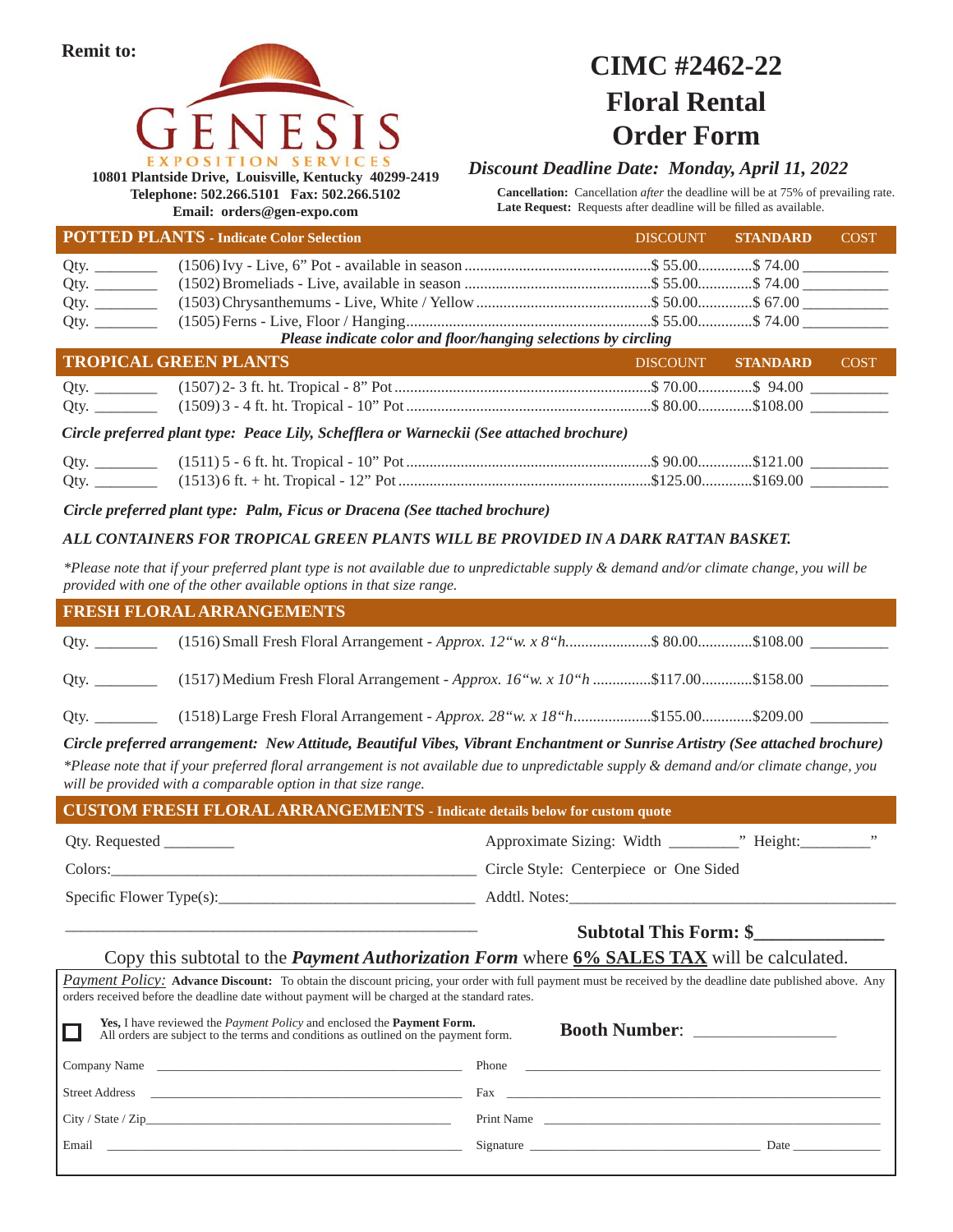

**Email: orders@gen-expo.com**

## **CIMC #2462-22 Cleaning Service Order Form**

#### *Discount Deadline Date: Monday, April 11, 2022*

**Cancellation:** Cancellation *after* the deadline will be at 25% of prevailing rate. Late Request: Requests after deadline will be filled as available.

The cleaning services provided by the exhibit hall include only a general sweeping of the aisle. All rental carpets ordered from the Genesis Exposition Services are installed in clean condition. Any cleaning service required within your booth space for debris accumulated during set-up and exhibit hours should be ordered below.

#### **Booth Vacuuming**

|                                | All rates are based on the total square footage of your exhibit space. (100 square foot minimum)                 |
|--------------------------------|------------------------------------------------------------------------------------------------------------------|
| Please check preference below: |                                                                                                                  |
|                                | (903) DAILY - Vacuum carpet and empty wastebaskets                                                               |
|                                | before initial opening of exhibit and DAILY thereafter manufactured manufactured methods. 35 per sq. ft. per day |
|                                |                                                                                                                  |
|                                |                                                                                                                  |

There will be an additional charge for cleaning carpets that are subjected to excessive wear and tear such as wood or metal shavings generated by demonstrations in the booth, food sampling, landscape, etc.

|                                                                                                                                                                                                                                                              | <b>Additional Services</b>                                                                                                                                                                                                           |                                                                       |
|--------------------------------------------------------------------------------------------------------------------------------------------------------------------------------------------------------------------------------------------------------------|--------------------------------------------------------------------------------------------------------------------------------------------------------------------------------------------------------------------------------------|-----------------------------------------------------------------------|
|                                                                                                                                                                                                                                                              |                                                                                                                                                                                                                                      |                                                                       |
|                                                                                                                                                                                                                                                              |                                                                                                                                                                                                                                      |                                                                       |
|                                                                                                                                                                                                                                                              |                                                                                                                                                                                                                                      |                                                                       |
| [915] Periodical Porter Service, includes emptying wastebaskets and policing exhibit space                                                                                                                                                                   |                                                                                                                                                                                                                                      |                                                                       |
| Please check preference below:<br>$\Box$ DAILY<br>$\overline{\Box}$ ONCE ---<br>OTHER ---                                                                                                                                                                    | $\text{Specify Day}(s) \text{ Date}(s)$                                                                                                                                                                                              |                                                                       |
|                                                                                                                                                                                                                                                              | <b>Calculation of Cleaning Services Costs</b>                                                                                                                                                                                        |                                                                       |
|                                                                                                                                                                                                                                                              |                                                                                                                                                                                                                                      |                                                                       |
|                                                                                                                                                                                                                                                              |                                                                                                                                                                                                                                      |                                                                       |
| * Display Cleaning: hours (4-Hour minimum per day) $x = \frac{day(s) \times $75.00 \text{ per hr. S/T or $150.00 per hr. O/T = $ }$                                                                                                                          |                                                                                                                                                                                                                                      |                                                                       |
|                                                                                                                                                                                                                                                              |                                                                                                                                                                                                                                      |                                                                       |
|                                                                                                                                                                                                                                                              | <b>Subtotal This Form: \$</b>                                                                                                                                                                                                        |                                                                       |
|                                                                                                                                                                                                                                                              |                                                                                                                                                                                                                                      | Please copy this subtotal to the<br><b>Payment Authorization Form</b> |
| Payment Policy: Advance Discount: To obtain the discount pricing, your order with full payment must be received by the deadline date published above. Any<br>orders received before the deadline date without payment will be charged at the standard rates. |                                                                                                                                                                                                                                      |                                                                       |
| Yes, I have reviewed the <i>Payment Policy</i> and enclosed the <b>Payment Form.</b><br>$\Box$<br>All orders are subject to the terms and conditions as outlined on the payment form.                                                                        | <b>Booth Number:</b>                                                                                                                                                                                                                 |                                                                       |
| Company Name                                                                                                                                                                                                                                                 | Phone <b>Proprieting the Contract Contract Contract Contract Contract Contract Contract Contract Contract Contract Contract Contract Contract Contract Contract Contract Contract Contract Contract Contract Contract Contract C</b> |                                                                       |
| Street Address and the state of the state of the state of the state of the state of the state of the state of the state of the state of the state of the state of the state of the state of the state of the state of the stat                               | Fax and the set of the set of the set of the set of the set of the set of the set of the set of the set of the                                                                                                                       |                                                                       |
|                                                                                                                                                                                                                                                              | Print Name                                                                                                                                                                                                                           |                                                                       |
| Email                                                                                                                                                                                                                                                        | Signature Date Date                                                                                                                                                                                                                  |                                                                       |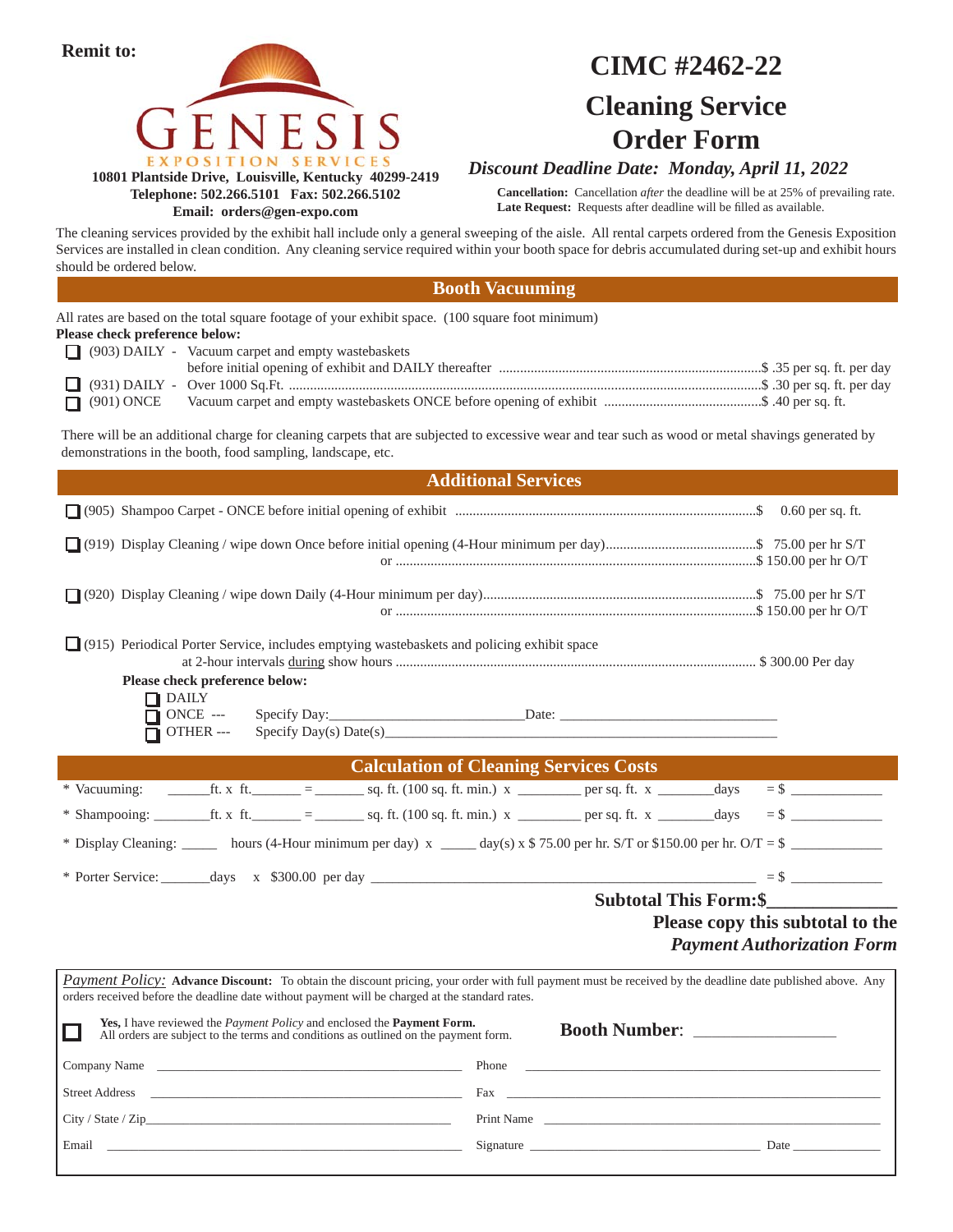

## **CIMC #2462-22 Install / Dismantle Display Labor Order Form**

#### *Discount Deadline Date: Monday, April 11, 2022*

**10801 Plantside Drive, Louisville, Kentucky 40299-2419 Telephone: 502.266.5101 Fax: 502.266.5102**

**Email: orders@gen-expo.com**

**Cancellation:** Cancellation *within 48 hours* of scheduled start will be charged a 1-hour minimum per man at the applicable hourly rate. Cancellations must be received in writing. Late Request: Requests after deadline will be filled as available.

#### **Labor Policies, Terms & Conditions**

Exhibitors can save time by electing to have Genesis Exposition Services supervise the installation of exhibits prior to the exhibitor's arrival and/or after the exhibitor's departure by completing the Supervision Information Fact Sheet. All Genesis supervised jobs will be completed at our discretion prior to show opening and before the hall must be cleared, after the close of the show.

This form is not intended for the ordering of unloading/loading services. For information and cost relative to unloading and reloading your display, please see the Material Handling/Drayage Information and Service Order Form enclosed in this Service Manual.

**NOTE:** Your company is encouraged to carry insurance covering potential damages or loss associated with your display. Genesis Exposition Services assumes no liability for loss, damage or bodily injury arising out of the installation and/or dismantling of Exhibitor's property by Genesis-provided labor. Exhibitor assumes the responsibility, and any liability arising therefrom, for the work performed by Genesis labor under Exhibitor's supervision. In any case, the liability of Genesis Exposition Services will be limited to a maximum of 50% of the total labor bill, not to exceed \$1000.

| <b>FEDER</b><br><b>Straight</b><br><b>Time</b> | Monday - Friday, 8:00 a.m. - 5:00 p.m.                                                                                                                                                                                                        |
|------------------------------------------------|-----------------------------------------------------------------------------------------------------------------------------------------------------------------------------------------------------------------------------------------------|
|                                                | In addition, any hours worked on non-published move-in /<br>All other times Monday through Friday, and all day on Saturdays,<br>. Sundavs & Holidavs.<br>move-out days will be charged at<br>at overtime.<br>with a<br>5-hour minimum charge. |

There is a 1-hour minimum charge per person ordered, with billing in 1-hour increments thereafter.

 Exhibit representative must check in at service desk to pick up labor, as well as check the labor back in at the service desk upon completion of work (unless Genesis Supervision is ordered).

Failure to pick up labor at time requested will result in a 1-hour per person no-show charge.

- Every attempt will be made to provide labor at the time requested, however, start time guaranteed only at start of work day.
- When scheduling dismantle labor, be sure to allow sufficient time for empty containers to be returned to your booth.

#### *Straight Time* **Description Straight Time Overtime** 1017 Customer Supervised - Install Display Labor \$150.00 per hr. / per person \$150.00 per hr. 1019 Customer Supervised - Dismantle Display Labor \$75.00 per hr. / per person \$150.00 per hr. **Labor Rates** AM 2 2  $1\frac{4}{2}$  Total S/T Hours x \$  $75.00$  = \$  $300.00$  $\boxed{\text{PM}}$   $\begin{array}{c|c|c|c} \text{2} & \text{1} & \text{2} & \text{2} & \text{Total OT Hours x} & \text{50.00} & \text{1} & \text{15} & \text{300.00} \end{array}$ AM Total S/T Hours  $x \text{ s}$  = \$  $PM$   $\qquad \qquad$   $\qquad \qquad$   $\qquad \qquad$   $\qquad \qquad$   $\qquad \qquad$   $\qquad \qquad$   $\qquad \qquad$   $\qquad \qquad$   $\qquad \qquad$   $\qquad \qquad$   $\qquad \qquad$   $\qquad \qquad$   $\qquad \qquad$   $\qquad \qquad$   $\qquad \qquad$   $\qquad \qquad$   $\qquad \qquad$   $\qquad \qquad$   $\qquad \qquad$   $\qquad \qquad$   $\qquad \qquad$   $\qquad \qquad$   $\qquad \qquad$   $\qquad \qquad$   $AM$   $=$   $\frac{8}{3}$  $PM$  Total O/T Hours x \$  $=$  \$ AM  $\vert$   $=$  \$  $\vert$  $P$ M  $\vert$   $=$  \$  $\vert$ AM Total S/T Hours x  $\text{\$}$  = \$ PM Total O/T Hours x \$  $=$  \$ **Labor Order & Calculation of Costs Item # Date Requested Day of Week Time Requested # of Men Requested Est. S/T hrs. Est. O/T hrs. per man per man Total Hours x Rate**<br># of Men x # of Hrs. =  $#$  of Men  $x$ Total Hours *x* Rate ) **Estimated Cost** *Example 1017 1/2 Fri. 3 2 2 1 4 75.00 300.00* 1016 *Genesis Supervised* - Install Display Labor *( 2-person minimum ) \*Must complete the Supervision Factsheet* \$97.50 per hr. / per person \$195.00 per hr. 1018 *Genesis Supervised* - Dismantle Display Labor (2-person minimum) \*Must complete the Supervision Factsheet \$97.50 per hr. / per person \$195.00 per hr.

*(If you have more than four labor orders, please use the "Additional Labor Request Form" attached.)*

#### Supervisor will be:

**Cell Phone: \_\_\_\_\_\_\_\_\_\_\_\_\_\_\_\_\_\_\_\_\_\_\_\_\_\_\_\_\_\_\_\_\_\_\_\_\_\_\_\_\_\_\_**

| Subtotal $=$ \$                                             |  |
|-------------------------------------------------------------|--|
| Copy this subtotal to the <i>Payment Authorization Form</i> |  |

| <b>Payment Policy:</b> Advance Discount: To obtain the discount pricing, your order with full payment must be received by the deadline date published above. Any<br>orders received before the deadline date without payment will be charged at the standard rates. |            |             |  |  |
|---------------------------------------------------------------------------------------------------------------------------------------------------------------------------------------------------------------------------------------------------------------------|------------|-------------|--|--|
| <b>Yes, I</b> have reviewed the <i>Payment Policy</i> and enclosed the <b>Payment Form.</b><br>Booth Number:<br>All orders are subject to the terms and conditions as outlined on the payment form.                                                                 |            |             |  |  |
| Company Name Company Name Company Name Company Name Company Name Company Name Company Name Company Name Company Name Company of the Company of the Company of the Company of the Company of the Company of the Company of the                                       | Phone      |             |  |  |
| Street Address and the state of the state of the state of the state of the state of the state of the state of the state of the state of the state of the state of the state of the state of the state of the state of the stat                                      |            |             |  |  |
|                                                                                                                                                                                                                                                                     | Print Name |             |  |  |
| Email<br><u> 1999 - Jan Samuel Barbara, margaret e control de la control de la control de la control de la control de la c</u>                                                                                                                                      |            | <b>Date</b> |  |  |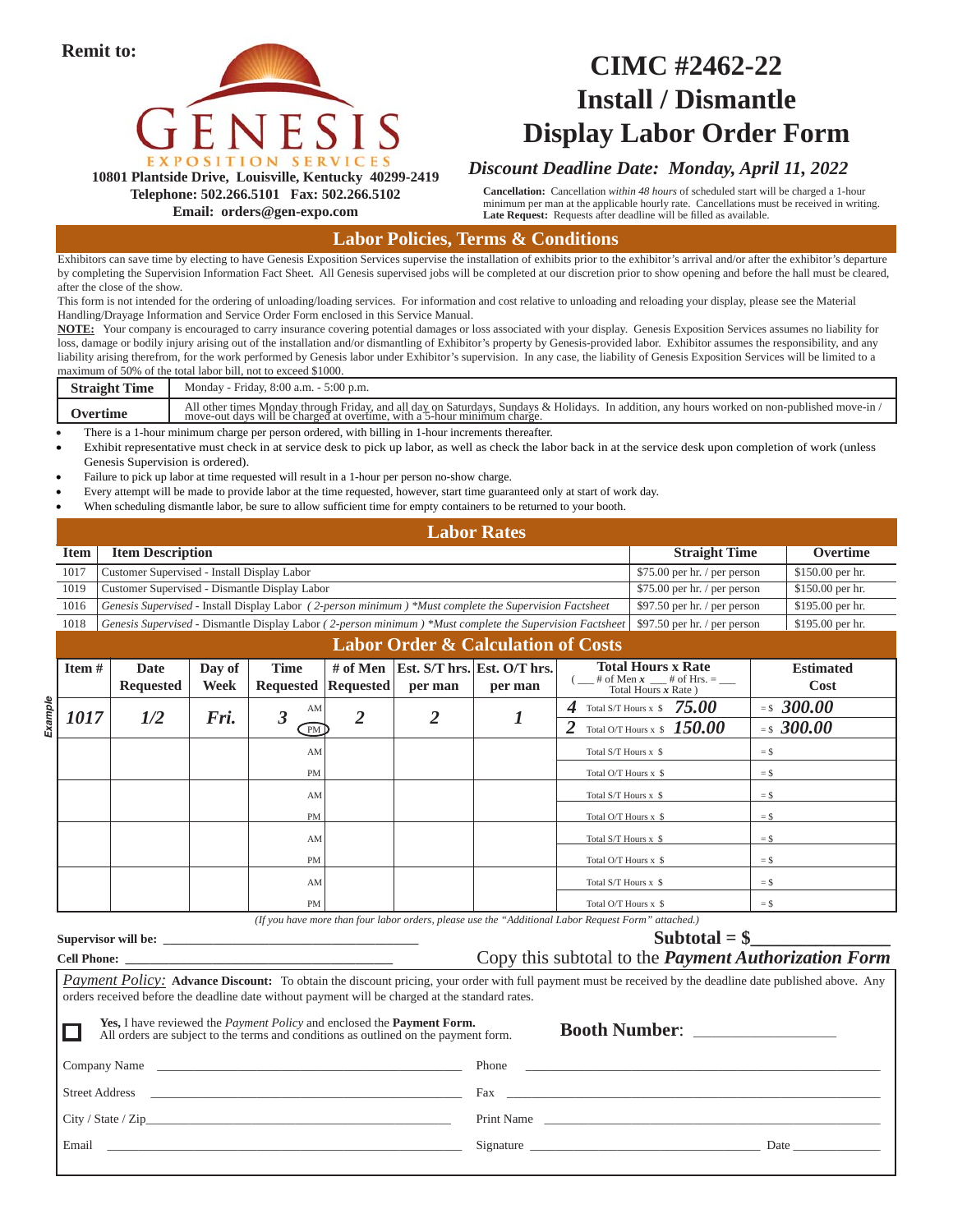

**Telephone: 502.266.5101 Fax: 502.266.5102 Email: orders@gen-expo.com**

## **Genesis Supervised Labor Information Factsheet**

*\*Please note that completion of this form is not neccessary if someone from your company will be present to supervise your requested labor.*

Only when provided the complete information requested below will we be able to install/dismantle your booth in a timely fashion. Lack of this information may result in costly delays and/or damages to your booth due to improper installation or packing, for which we will not be held responsible. Failure to provide the information requested will result in this order being processed as a *customer supervised* installation/dismantle. *(Copies of this form are acceptable if you have multiple inbound/outbound shipments.)*

|  | <b>Inbound Freight Information</b> |  |
|--|------------------------------------|--|
|  |                                    |  |

| <b>Ship To:</b>                                                              | Copy of Bill of Lading Attached                                                                                                                                                           |
|------------------------------------------------------------------------------|-------------------------------------------------------------------------------------------------------------------------------------------------------------------------------------------|
| (YOUR COMPANY NAME)                                                          |                                                                                                                                                                                           |
| c/o Genesis Exposition Services<br>10801 Plantside Drive                     |                                                                                                                                                                                           |
| Louisville, KY 40299                                                         | Weight: Tracking Number:                                                                                                                                                                  |
| <b>CIMC 2022</b>                                                             |                                                                                                                                                                                           |
| (YOUR BOOTH NUMBER)<br>Must Arrive No Later than:                            |                                                                                                                                                                                           |
| Friday, April 22, 2022                                                       | *Genesis Warehouse receiving hours are Monday thru Friday between 8AM - 4PM.                                                                                                              |
|                                                                              | <b>Required Installation / Dismantle Information</b>                                                                                                                                      |
| $\Box$                                                                       | Packing List of all materials shipped including crate/case numbers. Also include copies of inbound Bill(s) of Lading if possible.                                                         |
| Complete set-up instructions.<br>u                                           |                                                                                                                                                                                           |
| 0                                                                            | Set-up drawings/pictures, including front view, top view, and side view. If your booth is a bulk area, please provide an overview                                                         |
|                                                                              | showing the location of neighboring booths. Also, please include a listing of all graphics and their placement on these diagrams.                                                         |
| Packing instructions for the proper re-packing of all booth properties.<br>П |                                                                                                                                                                                           |
| ப                                                                            |                                                                                                                                                                                           |
| □                                                                            | All of the above requested Installation / Dismantle information is included within the exhibit shipment.                                                                                  |
|                                                                              | <b>Outbound Freight Information</b>                                                                                                                                                       |
|                                                                              | UPS Freight is our official show carrier. You may use any carrier of your choice, however you will be responsible to schedule the                                                         |
| pick-up. Driver check in date & time: Wednesday, April 27, 2022 by 3:00 PM.  |                                                                                                                                                                                           |
|                                                                              |                                                                                                                                                                                           |
| <b>Ship To:</b>                                                              | <b>Bill Freight Charges To:</b> (Complete only if different than ship to address)                                                                                                         |
|                                                                              |                                                                                                                                                                                           |
|                                                                              | Address 1:                                                                                                                                                                                |
|                                                                              |                                                                                                                                                                                           |
|                                                                              |                                                                                                                                                                                           |
|                                                                              |                                                                                                                                                                                           |
|                                                                              | If any of your outbound shipping information changes, please notify us as soon as possible.<br>Genesis Exposition Services will not be responsible for shipments shipped out incorrectly. |

Company Name \_\_\_\_\_\_\_\_\_\_\_\_\_\_\_\_\_\_\_\_\_\_\_\_\_\_\_\_\_\_\_\_\_\_\_\_\_\_\_\_\_\_\_\_\_\_\_\_\_ Phone \_\_\_\_\_\_\_\_\_\_\_\_\_\_\_\_\_\_\_\_\_\_\_\_\_\_\_\_\_\_\_\_\_\_\_\_\_\_\_\_\_\_\_\_\_\_\_\_\_\_\_\_\_\_\_\_\_ Street Address \_\_\_\_\_\_\_\_\_\_\_\_\_\_\_\_\_\_\_\_\_\_\_\_\_\_\_\_\_\_\_\_\_\_\_\_\_\_\_\_\_\_\_\_\_\_\_\_\_\_ Fax \_\_\_\_\_\_\_\_\_\_\_\_\_\_\_\_\_\_\_\_\_\_\_\_\_\_\_\_\_\_\_\_\_\_\_\_\_\_\_\_\_\_\_\_\_\_\_\_\_\_\_\_\_\_\_\_\_\_\_\_ City / State / Zip\_\_\_\_\_\_\_\_\_\_\_\_\_\_\_\_\_\_\_\_\_\_\_\_\_\_\_\_\_\_\_\_\_\_\_\_\_\_\_\_\_\_\_\_\_\_\_\_\_ Print Name \_\_\_\_\_\_\_\_\_\_\_\_\_\_\_\_\_\_\_\_\_\_\_\_\_\_\_\_\_\_\_\_\_\_\_\_\_\_\_\_\_\_\_\_\_\_\_\_\_\_\_\_\_\_ Email \_\_\_\_\_\_\_\_\_\_\_\_\_\_\_\_\_\_\_\_\_\_\_\_\_\_\_\_\_\_\_\_\_\_\_\_\_\_\_\_\_\_\_\_\_\_\_\_\_\_\_\_\_\_\_\_\_ Signature \_\_\_\_\_\_\_\_\_\_\_\_\_\_\_\_\_\_\_\_\_\_\_\_\_\_\_\_\_\_\_\_\_\_\_\_\_ Date \_\_\_\_\_\_\_\_\_\_\_\_\_\_ **Booth Number**: \_\_\_\_\_\_\_\_\_\_\_\_\_\_\_\_\_\_\_\_\_\_\_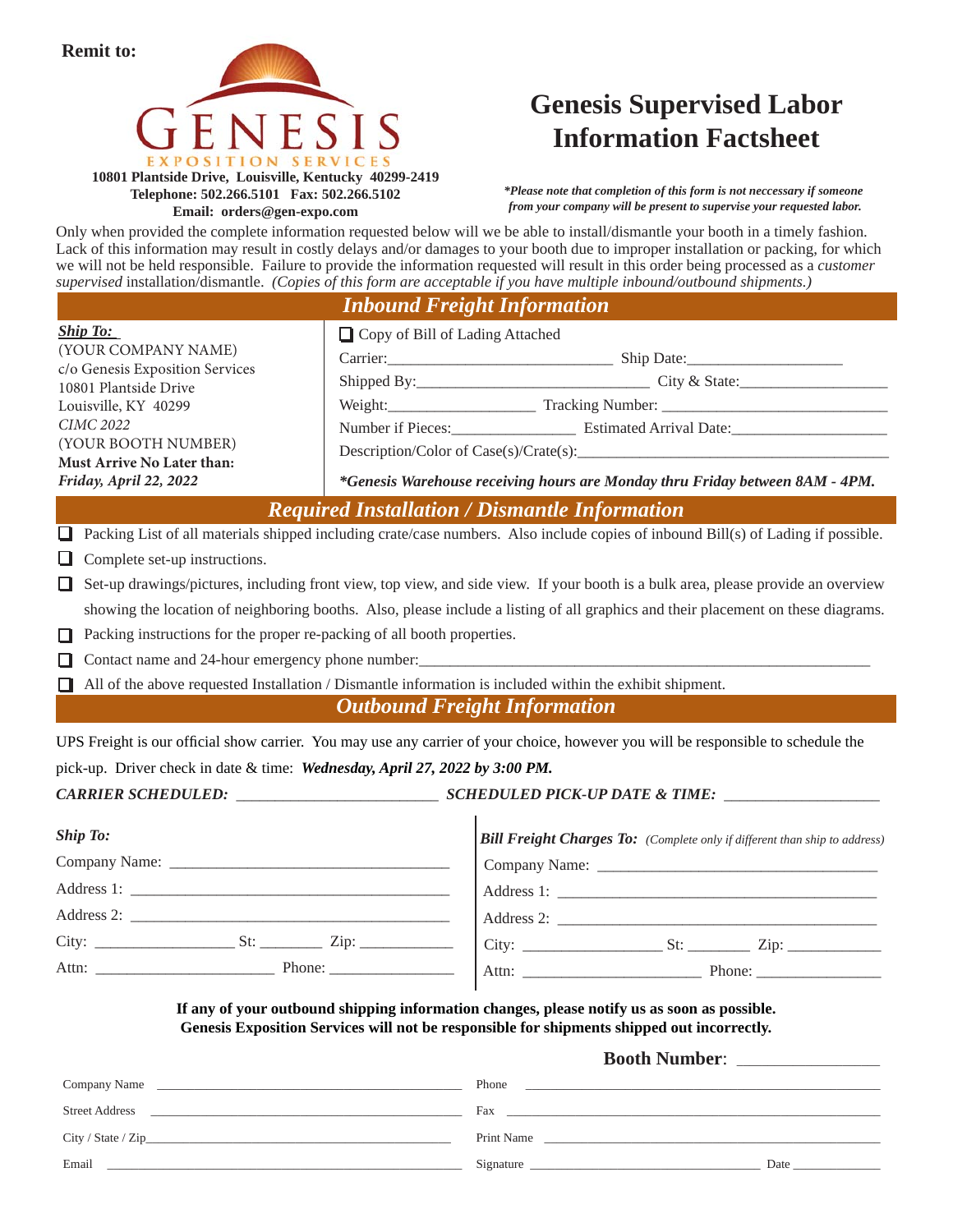**Remit to:**



## **CIMC #2462-22 Additional Labor Request Order Form**

#### **10801 Plantside Drive, Louisville, Kentucky 40299-2419 Telephone: 502.266.5101 Fax: 502.266.5102 Email: orders@gen-expo.com**

#### *Discount Deadline Date: Monday, April 11, 2022*

**Cancellation:** Cancellation *within 48 hours* of scheduled start will be charged a 1-hour minimum per man at the applicable hourly rate. Cancellations must be received in writing. Late Request: Requests after deadline will be filled as available.

The Additional Labor Request Order Form is to be used as a continuation of your labor requests from one of the prior labor order forms. For labor codes, pricing, policies, terms and conditions, please refer to the appropriate form. If you require more than twelve labor orders, copies of this form are acceptable.

|                 |                  |             |                      |                |                | <b>Labor Order &amp; Calculation of Costs</b> |                                                                  |                  |
|-----------------|------------------|-------------|----------------------|----------------|----------------|-----------------------------------------------|------------------------------------------------------------------|------------------|
| Item #          | <b>Date</b>      | Day of      | <b>Time</b>          | # of Men       |                | Est. S/T hrs. Est. O/T hrs.                   | <b>Total Hours x Rate</b>                                        | <b>Estimated</b> |
|                 | <b>Requested</b> | <b>Week</b> | Requested Requested  |                | per man        | per man                                       | $\frac{1}{x}$ of Men $x =$ $\frac{1}{x}$ of Hrs. = $\frac{1}{x}$ | Cost             |
| Example<br>1017 | 1/2              | Fri.        | AM<br>$\overline{3}$ | $\overline{2}$ | $\overline{2}$ | 1                                             | Total S/T Hours x $$75.00$<br>4                                  | $= $300.00$      |
|                 |                  |             | PM                   |                |                |                                               | Total O/T Hours x $$150.00$<br>$\overline{2}$                    | $= $300.00$      |
|                 |                  |             | AM                   |                |                |                                               | Total S/T Hours x \$                                             | $=$ \$           |
|                 |                  |             | <b>PM</b>            |                |                |                                               | Total O/T Hours x \$                                             | $=$ \$           |
|                 |                  |             | AM                   |                |                |                                               | Total S/T Hours x \$                                             | $=$ \$           |
|                 |                  |             | <b>PM</b>            |                |                |                                               | Total O/T Hours x \$                                             | $=$ \$           |
|                 |                  |             | AM                   |                |                |                                               | Total S/T Hours x \$                                             | $=$ \$           |
|                 |                  |             | <b>PM</b>            |                |                |                                               | Total O/T Hours x \$                                             | $=$ \$           |
|                 |                  |             | AM                   |                |                |                                               | Total S/T Hours x \$                                             | $=$ \$           |
|                 |                  |             | PM                   |                |                |                                               | Total O/T Hours x \$                                             | $=$ \$           |
|                 |                  |             | AM                   |                |                |                                               | Total S/T Hours x \$                                             | $=$ \$           |
|                 |                  |             | <b>PM</b>            |                |                |                                               | Total O/T Hours x \$                                             | $=$ \$           |
|                 |                  |             | AM                   |                |                |                                               | Total S/T Hours x \$                                             | $=$ \$           |
|                 |                  |             | <b>PM</b>            |                |                |                                               | Total O/T Hours x \$                                             | $=$ \$           |
|                 |                  |             | AM                   |                |                |                                               | Total S/T Hours x \$                                             | $=$ \$           |
|                 |                  |             | <b>PM</b>            |                |                |                                               | Total O/T Hours x \$                                             | $=$ \$           |
|                 |                  |             | AM                   |                |                |                                               | Total S/T Hours x \$                                             | $=$ \$           |
|                 |                  |             | <b>PM</b>            |                |                |                                               | Total O/T Hours x \$                                             | $=$ \$           |
|                 |                  |             | AM                   |                |                |                                               | Total S/T Hours x \$                                             | $=$ \$           |
|                 |                  |             | <b>PM</b>            |                |                |                                               | Total O/T Hours x \$                                             | $=$ \$           |
|                 |                  |             | AM                   |                |                |                                               | Total S/T Hours x \$                                             | $=$ \$           |
|                 |                  |             | PM                   |                |                |                                               | Total O/T Hours x \$                                             | $=$ \$           |
|                 |                  |             | AM                   |                |                |                                               | Total S/T Hours x \$                                             | $=$ \$           |
|                 |                  |             | <b>PM</b>            |                |                |                                               | Total O/T Hours x \$                                             | $=$ \$           |
|                 |                  |             | AM                   |                |                |                                               | Total S/T Hours x \$                                             | $=$ \$           |
|                 |                  |             | <b>PM</b>            |                |                |                                               | Total O/T Hours x \$                                             | $=$ \$           |

*(If you have more than twelve labor orders, please make copies of this form.)* 

|                                                                                                                                                                                    | $Subtotal = $$<br>Copy this subtotal to the <i>Payment Authorization Form</i>                                                                                                                                                              |
|------------------------------------------------------------------------------------------------------------------------------------------------------------------------------------|--------------------------------------------------------------------------------------------------------------------------------------------------------------------------------------------------------------------------------------------|
| orders received before the deadline date without payment will be charged at the standard rates.                                                                                    | <b>Payment Policy:</b> Advance Discount: To obtain the discount pricing, your order with full payment must be received by the deadline date published above. Any                                                                           |
| <b>Yes, I</b> have reviewed the <i>Payment Policy</i> and enclosed the <b>Payment Form.</b><br>All orders are subject to the terms and conditions as outlined on the payment form. | Booth Number:                                                                                                                                                                                                                              |
| Company Name                                                                                                                                                                       |                                                                                                                                                                                                                                            |
|                                                                                                                                                                                    | Fax and the contract of the contract of the contract of the contract of the contract of the contract of the contract of the contract of the contract of the contract of the contract of the contract of the contract of the co             |
| City / State / Zip                                                                                                                                                                 | Print Name                                                                                                                                                                                                                                 |
|                                                                                                                                                                                    | Signature<br>Date and the same state of the state of the state of the state of the state of the state of the state of the state of the state of the state of the state of the state of the state of the state of the state of the state of |
|                                                                                                                                                                                    |                                                                                                                                                                                                                                            |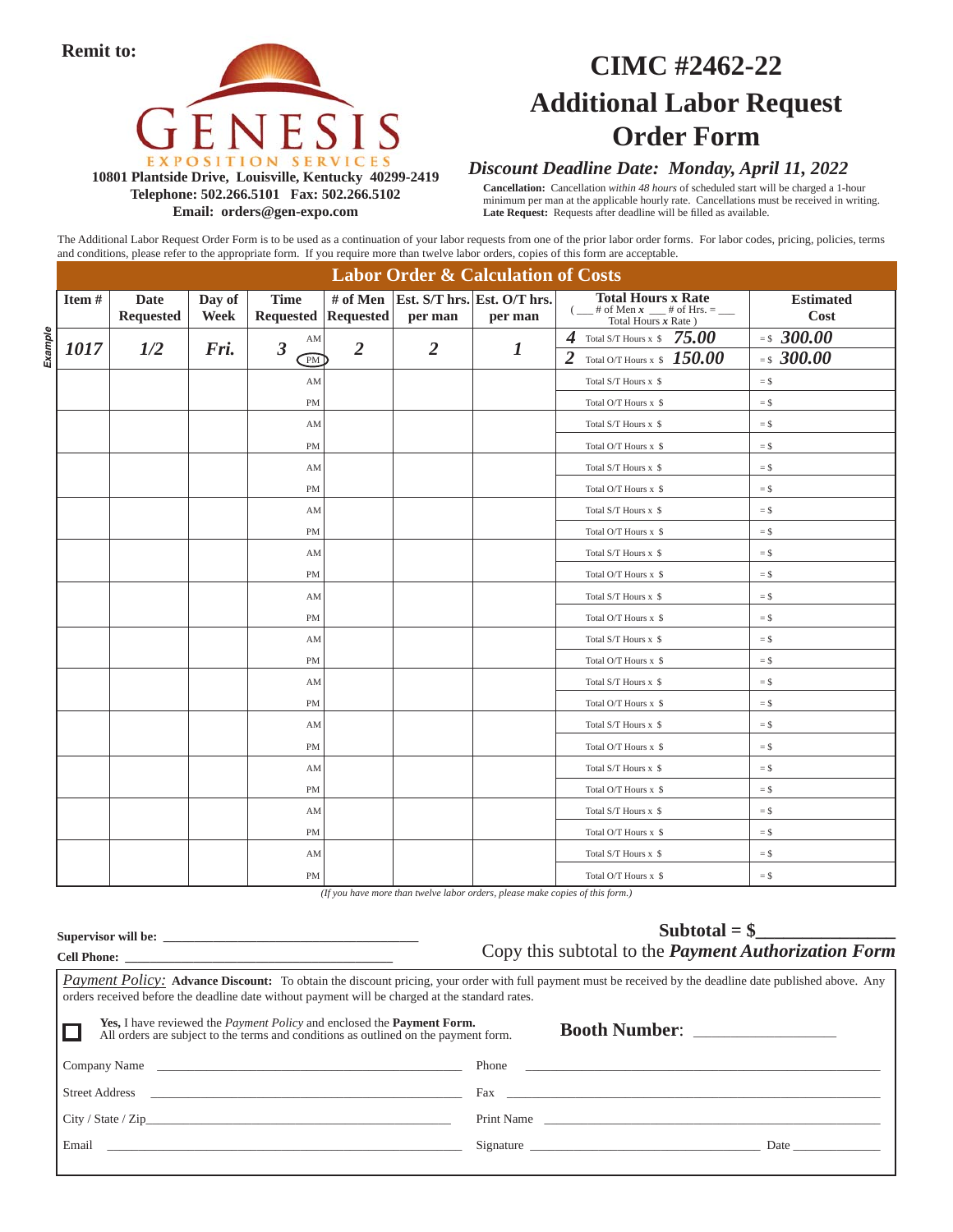

**Telephone: 502.266.5101 Fax: 502.266.5102 Email: orders@gen-expo.com**

## **CIMC #2462-22**

## **Material Handling Order Form**

*Discount Deadline Date: Monday, April 11, 2022*

**Price Per CWT Ship To: Class Advance Warehouse 200# Min. Description Direct to Show Site Price Per CWT Ship To: Class 200# 200 200 200 Description** Price Per 200# *(YOUR COMPANY NAME)* **Genesis Exposition Services 10801 Plantside Drive Louisville, KY 40299** *CIMC 2022 (YOUR BOOTH NUMBER) Must Arrive Between:* **April 8 - 22, 2022** *\*Receiving hours are from 8 AM to 4 PM, Monday - Friday.* **A B C Crated or skidded shipments via Common Carriers with certified weight tickets. \$70.00 \$140.00** *(YOUR COMPANY NAME)* **Omni Louisville Hotel c/o Genesis Exposition Services 400 S. 2nd Street Louisville, KY 40202** *CIMC 2022 (YOUR BOOTH NUMBER) Target Arrival For:* **Monday, April 25, 2022** *\*Receiving hours are from 8 AM to 5 PM* **Shipments via Van Lines or Specialized Carriers such as FedEx, UPS, US Mail, etc. Shipments requiring Special Handling, i.e. loose, uncrated or late to warehouse \$87.50 \$175.00 \$105.00 \$210.00 D E F Crated or skidded shipments via Common Carriers with certified weight tickets. \$65.00 \$130.00 Shipments via Van Lines or Specialized Carriers such as FedEx, UPS, US Mail, etc. Shipments requiring Special Handling, i.e. loose, uncrated or early to site \$81.25 \$162.50 \$97.50 \$195.00 Material Handling Costs Calculation Shipments Class No. of Pieces Estimated CWT's Total Cost** *EXAMPLE* | *D* | 3 | 575 lbs. = 6 CWT's x \$65.00 each = \$390.00 **#1 #2**

*(If you have more than two shipments, copies of this form are accepted.)*

### Subtotal This Form: \$ Copy this subtotal to the *Payment Authorization Form*

| <i>Payment Policy:</i> Advance Discount: To obtain the discount pricing, your order with full payment must be received by the deadline date published above. Any<br>orders received before the deadline date without payment will be charged at the standard rates. |       |                                                                                                                                                                                                                                |             |
|---------------------------------------------------------------------------------------------------------------------------------------------------------------------------------------------------------------------------------------------------------------------|-------|--------------------------------------------------------------------------------------------------------------------------------------------------------------------------------------------------------------------------------|-------------|
| <b>Yes, I</b> have reviewed the <i>Payment Policy</i> and enclosed the <b>Payment Form.</b><br>All orders are subject to the terms and conditions as outlined on the payment form.                                                                                  |       |                                                                                                                                                                                                                                |             |
| Company Name                                                                                                                                                                                                                                                        | Phone | <u> 1980 - John Stein, Amerikaansk politiker (* 1950)</u>                                                                                                                                                                      |             |
|                                                                                                                                                                                                                                                                     |       | Fax and the set of the set of the set of the set of the set of the set of the set of the set of the set of the                                                                                                                 |             |
|                                                                                                                                                                                                                                                                     |       | Print Name                                                                                                                                                                                                                     |             |
| Email and the contract of the contract of the contract of the contract of the contract of the contract of the contract of the contract of the contract of the contract of the contract of the contract of the contract of the                                       |       | Signature experience and the set of the set of the set of the set of the set of the set of the set of the set of the set of the set of the set of the set of the set of the set of the set of the set of the set of the set of | <b>Date</b> |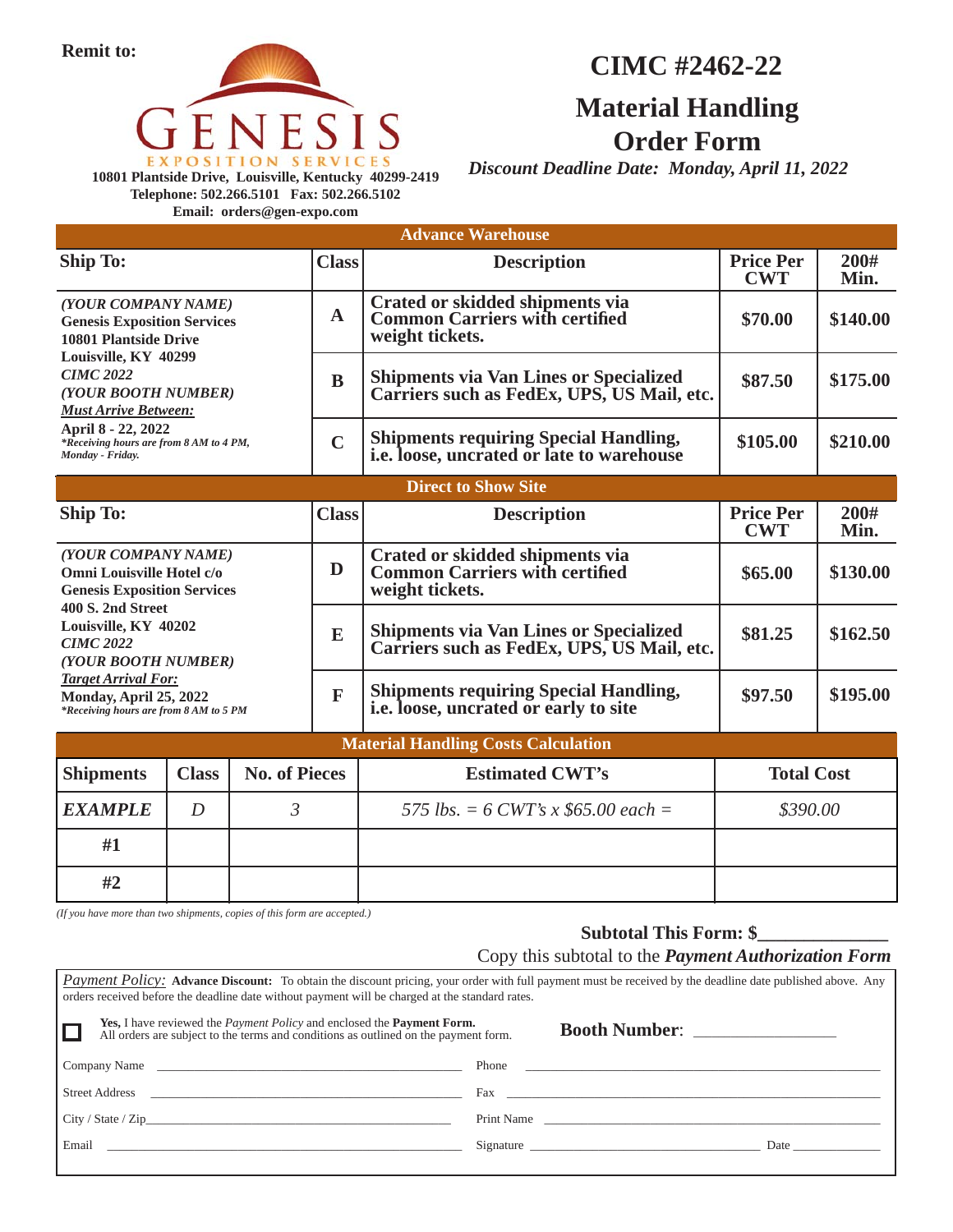

## **CIMC #2462-22 Material Handling Information Form**

*Discount Deadline Date: Monday, April 11, 2022*

**Telephone: 502.266.5101 Fax: 502.266.5102**

**Email: orders@gen-expo.com**

#### **MISCELLANEOUS DRAYAGE SERVICES / COST AND GENERAL INFORMATION**

**SPECIAL SERVICES AND RATES -** (2201) Steel banding or (1039) shrink wrap for the packaging of displays and equipment is available at the Genesis Exposition Services service desk for \$.75 per lin. ft. plus (1037) labor at prevailing rates. (702) Fork lifts and drivers are available for particular spotting of equipment within your exhibit space after delivery to your exhibit space at prevailing rates for equipment and labor. Please order this service in advance, see **"Install & Dismantle Labor and In-Booth Forklift w/Operator Order**  Forms". (9997) Mobile equipment will be moved into and out of the exhibit facility for \$100.00 per round trip. This service MUST be scheduled in advance - PLEASE CALL.

**COLLECT SHIPMENTS** may be refused or accepted at the option of Genesis Exposition Services. In cases where Genesis Exposition Services elects to receive such shipments, the responsible exhibitor or shipper will be notified immediately and payment in full for all charges due must be made to Genesis Exposition Services within 24 hours. A twenty-five percent (25%) special service surcharge will be added to the freight bill for handling any consignments under these conditions. A \$100.00 MINIMUM fee will apply to this service.

**HAULING TO OR FROM LOCAL FACILITIES -** (706) Local delivery/pick-up will be charged at prevailing rates; in addition to appropriate cwt. charges for drayage services rendered.

**INBOUND AND OUTBOUND TRAFFIC SCHEDULES** are the responsibility of Genesis Exposition Services, the Official Drayage Contractor. To assure orderly and expeditious handling of exhibit material into and out of the event facility, it is required that exhibitors, including local companies, clear all movement of exhibit material through the Drayage Contractor, who is prepared to handle local pickups and deliveries on a co-ordinated schedule. It is also recommended that in order to minimize congestion and comply with union requirements all shipments be channeled through the Official Drayage Contractor.

**OUTBOUND SHIPPING INSTRUCTIONS** should be given to Genesis Exposition Services at the Service desk during the Exposition or immediately after its close. If outbound shipping information is available prior to show commencement, forward instructions to Genesis Exposition Services. All bills of lading and shipping instructions covering outbound shipments will be checked at the time of actual loading and corrections made where discrepancies exist. Freight remaining on the exhibit floor without proper instructions for disposition will be removed by the Drayage Contractor and shipped with the information available at the time. Under no circumstances will the Drayage Contractor be liable for shipping errors subsequent to the convention unless it has received specific written instructions and has failed to honor them.

DAMAGE TO EXHIBITS while they are being loaded, unloaded or conveyed to the various booths or common carrier by the Drayage Contractor will be its responsibility. The Drayage Contractor WILL NOT be responsible for damage to materials improperly packed, concealed damage, loss or theft of exhibitor's materials after same have been delivered to the booth, or before materials have been picked up for loading out of the booth. In any case, the liability of the Drayage Contractor is limited to \$.10 per pound/per article, with a maximum of \$ 50.00 per item, and a maximum of \$ 1,000.00 per shipment. The shipper is encouraged to make arrangements with its insurance carrier if values of articles or shipments are in excess of those stated above.

**EXHIBITS LOSS OR DISAPPEARANCE** Genesis Exposition Services and its subcontractors are not, and cannot be, responsible for loss or disappearance of the material of the exhibitor after such material has been delivered to the Exhibitor's booth. Relative to inbound shipments, there may be a lapse of time between the delivery of shipment(s) to the applicable booth by Genesis Exposition Services or its subcontractors, and the arrival of Exhibitor's representative at the booth. During such time the shipment(s) will be left unattended in the booth. Genesis Exposition Services and its subcontractors shall not be responsible for any loss or damage that may occur during such period.

Similarly, Genesis Exposition Services Company and its subcontractors cannot be responsible for loss or disappearance of Exhibitor's material before Exhibitor's material is picked up from the Exhibitor's booth for loading after the exhibition. All bills of lading covering outgoing shipments that are given to Genesis Exposition Services by the Exhibitor will be checked at the time of pick-up from the booth, and corrections will be made at such time if discrepancies exist. Relative to outgoing shipments, it is possible that there will be a lapse of time between the completion of the packing and the pick up of material from the booths for loading onto a carrier, and during such time the shipment(s) will be left unattended in the booth. Genesis Exposition Services and its subcontractors shall not be responsible of any loss or damage that may occur during such period. Genesis Exposition Services and its subcontractors will adjust the quantities of items on any bill of lading submitted to Genesis Exposition Services or its subcontractors to conform to the actual count of such items in the booth at the time of pick-up and shipment.

**DISPUTES** In the event of any dispute between an Exhibitor and Genesis Exposition Services relative to any loss of or damage to such Exhibitor's material, such Exhibitor shall not be entitled to and shall not withold payment of any amount due to Genesis Exposition Services for any services provided by Genesis Exposition Services as any offset against the amount of any alleged loss or damage. Instead, such Exhibitor shall pay Genesis Exposition Services within thirty days from the close of the exhibition to which Exhibitor's shipment(s) relates for all service, and such Exhibitor shall pursue any claim against Genesis Exposition Services independently as a completely separate transaction to be resolved on its own merits. No claims for loss or damage will be considered until payment in full for all services performed by Genesis Exposition Services has been received.

INSURANCE Exhibitors are urged to carry all-risk floater insurance covering their materials against damage, loss, theft and all hazards from the time shipment is made prior to the show until shipments are returned after the show.

| orders received before the deadline date without payment will be charged at the standard rates.                                                                                    | Payment Policy: Advance Discount: To obtain the discount pricing, your order with full payment must be received by the deadline date published above. Any                                                                      |
|------------------------------------------------------------------------------------------------------------------------------------------------------------------------------------|--------------------------------------------------------------------------------------------------------------------------------------------------------------------------------------------------------------------------------|
| <b>Yes, I</b> have reviewed the <i>Payment Policy</i> and enclosed the <b>Payment Form.</b><br>All orders are subject to the terms and conditions as outlined on the payment form. | Booth Number:                                                                                                                                                                                                                  |
| Company Name                                                                                                                                                                       | Phone<br><u> 1980 - John Harry Harry Harry Harry Harry Harry Harry Harry Harry Harry Harry Harry Harry Harry Harry Harry H</u>                                                                                                 |
|                                                                                                                                                                                    | Fax $\overline{\phantom{a}}$                                                                                                                                                                                                   |
| City / State / Zip                                                                                                                                                                 | Print Name and the contract of the contract of the contract of the contract of the contract of the contract of the contract of the contract of the contract of the contract of the contract of the contract of the contract of |
|                                                                                                                                                                                    | Date and the same state of the state of the state of the state of the state of the state of the state of the state of the state of the state of the state of the state of the state of the state of the state of the state of  |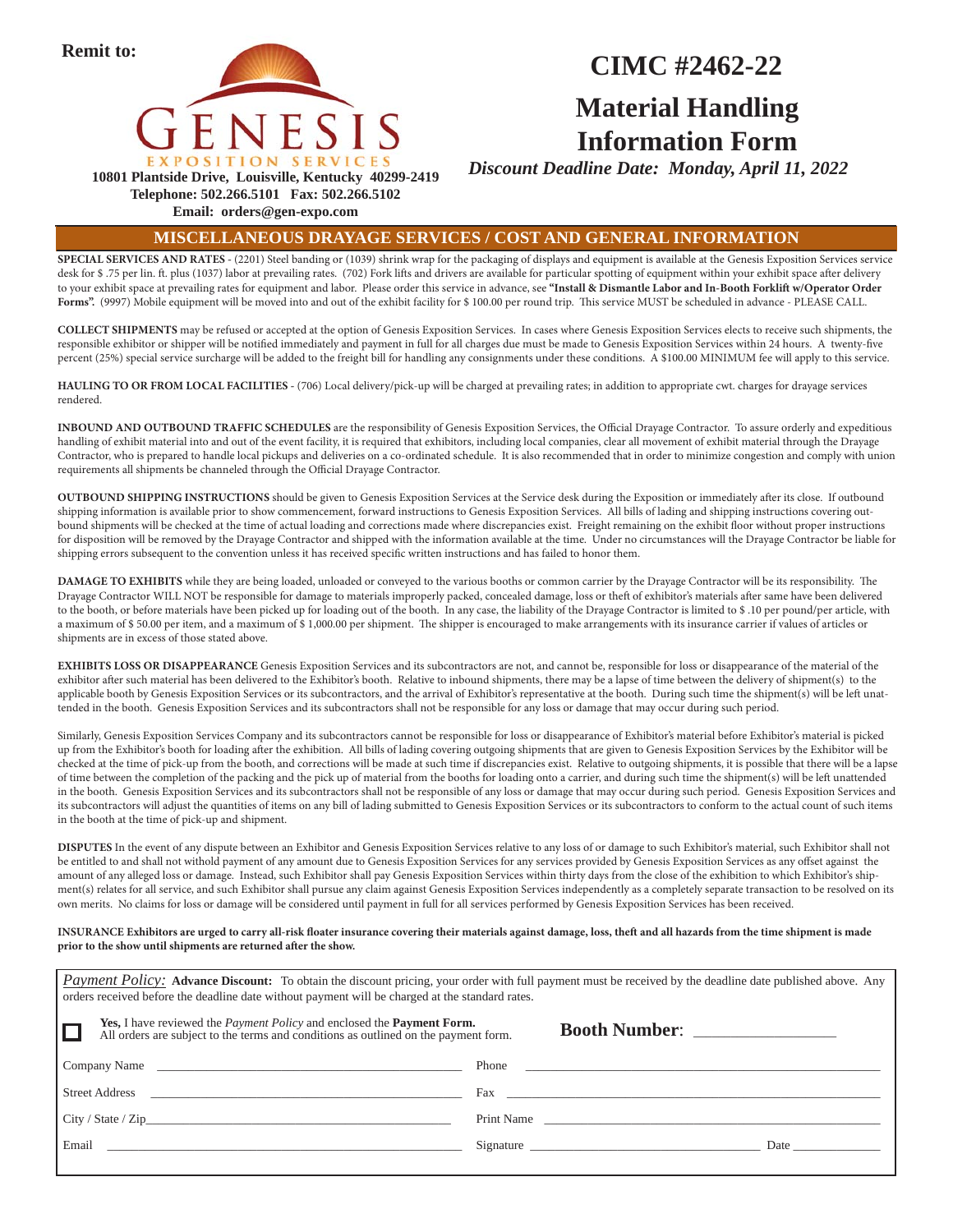# **RUSH CONVENTION EXHIBIT MATERIAL**

 **\_\_\_\_\_\_\_\_\_\_\_\_\_\_\_\_\_\_\_\_\_\_\_\_\_\_\_\_\_\_\_\_\_\_\_\_\_\_\_\_ \_\_\_\_\_\_\_\_\_\_\_\_\_\_\_\_\_\_\_\_\_\_\_\_\_\_\_\_\_\_\_\_\_\_\_\_\_\_\_\_**

|                  |            | <b>ADVANCED WAREHOUSE ONLY</b><br><b>Must Arrive Between: April 8 - 22, 2022</b> |                              |
|------------------|------------|----------------------------------------------------------------------------------|------------------------------|
|                  | To:        |                                                                                  |                              |
|                  |            | <b>Genesis Exposition Services</b>                                               |                              |
|                  |            | <b>10801 Plantside Drive</b>                                                     |                              |
|                  |            | Louisville, KY 40299                                                             |                              |
|                  |            | Attn: CIMC 2022                                                                  |                              |
| <b>Booth</b> $#$ |            |                                                                                  | #_____ of _____ total pieces |
|                  |            | IRUSEI<br><b>CONVENTION EXHIBIT MATERIAL</b>                                     |                              |
| <b>FROM:</b>     |            |                                                                                  |                              |
|                  |            |                                                                                  |                              |
|                  |            | <b>ADVANCED WAREHOUSE ONLY</b>                                                   |                              |
|                  |            | Must Arrive Between: April 8 - 22, 2022                                          |                              |
|                  | <b>To:</b> |                                                                                  |                              |
|                  |            | <b>Genesis Exposition Services</b>                                               |                              |
|                  |            | <b>10801 Plantside Drive</b>                                                     |                              |
|                  |            | Louisville, KY 40299                                                             |                              |
|                  |            | Attn: CIMC 2022                                                                  |                              |

 **Booth #\_\_\_\_\_\_\_\_\_\_\_\_\_\_\_\_\_\_ #\_\_\_\_\_ of \_\_\_\_\_ total pieces**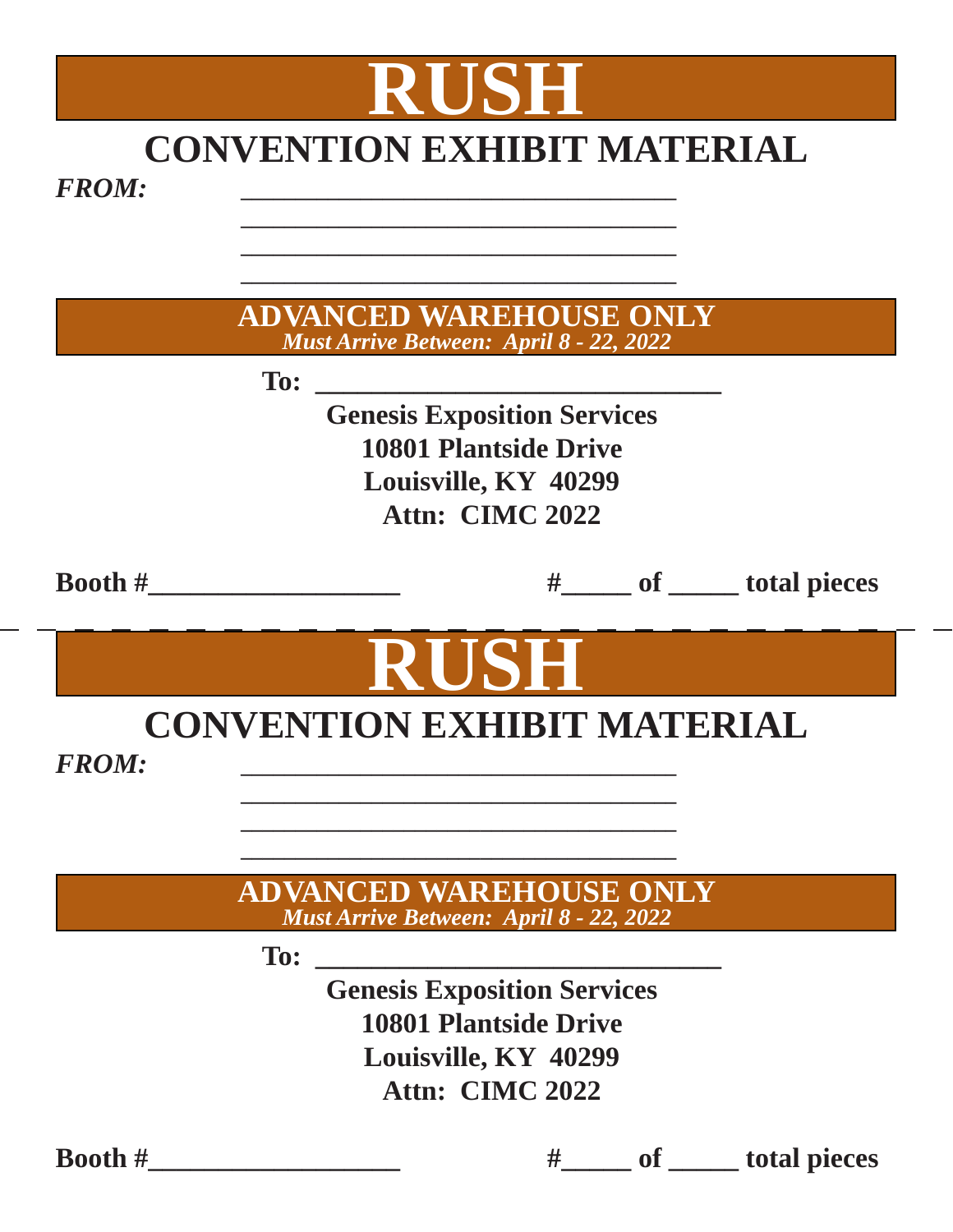# **CONVENTION EXHIBIT MATERIAL**

 **\_\_\_\_\_\_\_\_\_\_\_\_\_\_\_\_\_\_\_\_\_\_\_\_\_\_\_\_\_\_\_\_\_\_\_\_\_\_\_\_ \_\_\_\_\_\_\_\_\_\_\_\_\_\_\_\_\_\_\_\_\_\_\_\_\_\_\_\_\_\_\_\_\_\_\_\_\_\_\_\_**

**RUSH**

 **\_\_\_\_\_\_\_\_\_\_\_\_\_\_\_\_\_\_\_\_\_\_\_\_\_\_\_\_\_\_\_\_\_\_\_\_\_\_\_\_ To:**  $\blacksquare$ **Omni Louisville Hotel c/o Genesis Exposition Services 400 S. 2nd Street Louisville, KY 40202 Attn: CIMC 2022 Booth #\_\_\_\_\_\_\_\_\_\_\_\_\_\_\_\_\_\_ #\_\_\_\_\_ of \_\_\_\_\_ total pieces Direct to Show Site**  *Target Arrival for: Monday, April 25, 2022* **RUSH CONVENTION EXHIBIT MATERIAL \_\_\_\_\_\_\_\_\_\_\_\_\_\_\_\_\_\_\_\_\_\_\_\_\_\_\_\_\_\_\_\_\_\_\_\_\_\_\_\_ \_\_\_\_\_\_\_\_\_\_\_\_\_\_\_\_\_\_\_\_\_\_\_\_\_\_\_\_\_\_\_\_\_\_\_\_\_\_\_\_ \_\_\_\_\_\_\_\_\_\_\_\_\_\_\_\_\_\_\_\_\_\_\_\_\_\_\_\_\_\_\_\_\_\_\_\_\_\_\_\_ To: \_\_\_\_\_\_\_\_\_\_\_\_\_\_\_\_\_\_\_\_\_\_\_\_\_\_\_\_\_ Omni Louisville Hotel c/o Genesis Exposition Services 400 S. 2nd Street Louisville, KY 40202 Direct to Show Site**  *Target Arrival for: Monday, April 25, 2022*

**Attn: CIMC 2022**

**Booth #**  $\qquad \qquad \qquad$  **b**  $\qquad \qquad$  **#**  $\qquad \qquad$  of  $\qquad \qquad$  total pieces